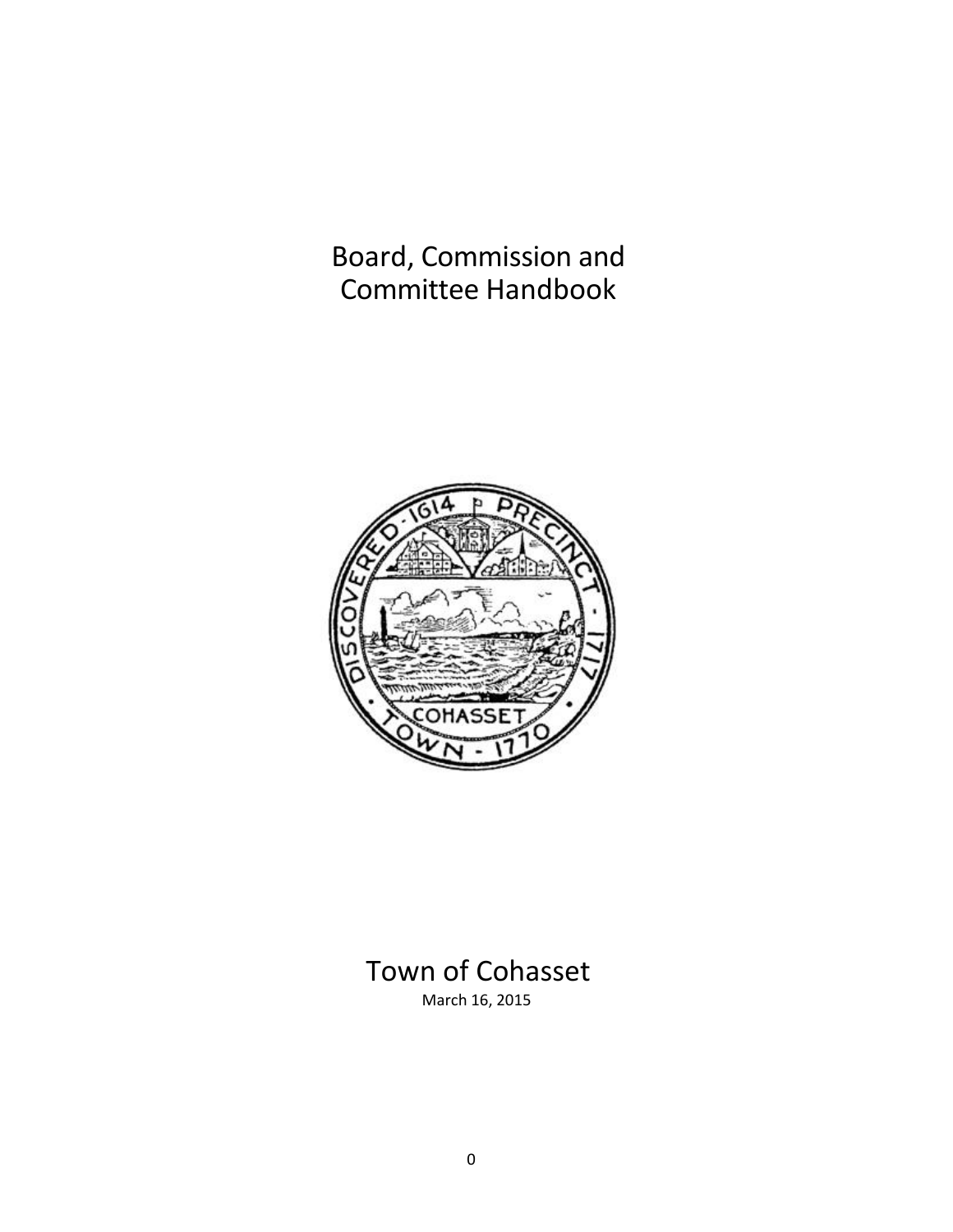# Contents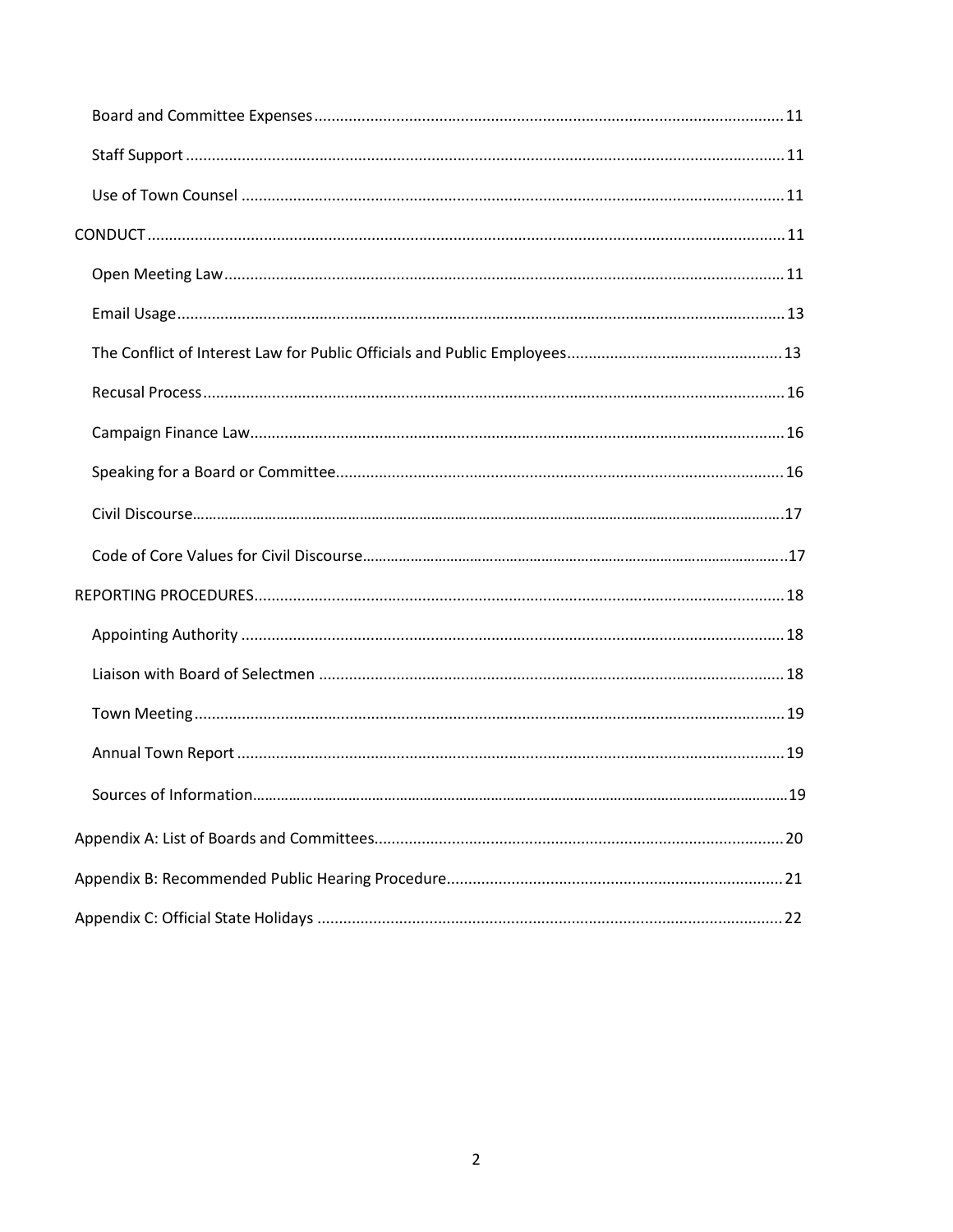# **INTRODUCTION**

# **PURPOSE**

Congratulations on your appointment to a Town board or committee! You are about to undertake a very important role within the Town of Cohasset. Committees and boards serve as planning and implementation bodies for the Town and, in some cases, as enforcement agencies pursuant to state statutes and local bylaws. The volunteer members who serve on these boards and committees are an essential part of running an effective and efficient local government.

This handbook has been prepared by the Town Clerk for the Board of Selectmen as a general informational aid to all Town committees and boards. It provides a brief description of procedures and an introduction to important state statutes that govern the conduct of boards and committees and their members, such as the Open Meeting Law and the Conflict of Interest Law (also known as the State Ethics Act).

# **PARTICIPATION IN TOWN GOVERNMENT**

The Board of Selectmen encourages Cohasset residents to participate in local government by volunteering to serve on a board or committee. Through service to the community, board and committee members have a unique opportunity to learn about the workings of our Town and to support fellow members of our community. The Board of Selectmen recognizes that serving on a board or committee takes dedication and commitment and highly values your volunteer service.

## **TYPES OF BOARDS AND COMMITTEES**

Appendix A, found on page 20, is a list of Town committees and boards, identifying the type, the appointing authority, and the number of regular, associate and alternate members. All boards and committees appointed by the Board of Selectmen must follow the general policies set by the Board of Selectmen and implemented by the Town Manager. Other boards and committees are encouraged to function in a manner which is consistent with these general policies.

#### **STATUTORY BOARDS AND COMMITTEES**

State statutes outline the powers and duties of statutory boards and committees, such as the Advisory Committee, Board of Assessors, Board of Health, Conservation Commission, Council on Elder Affairs, Historic District Commission, Historical Commission, the Planning Board and the Zoning Board of Appeals.

The applicable state statute determines the appointing authority for each statutory board or committee. The state statutes and Town bylaws define the work of these committees.

# **ADVISORY COMMITTEES**

The Board of Selectmen may create advisory committees to aid the Board of Selectmen in the performance of its duties to the public.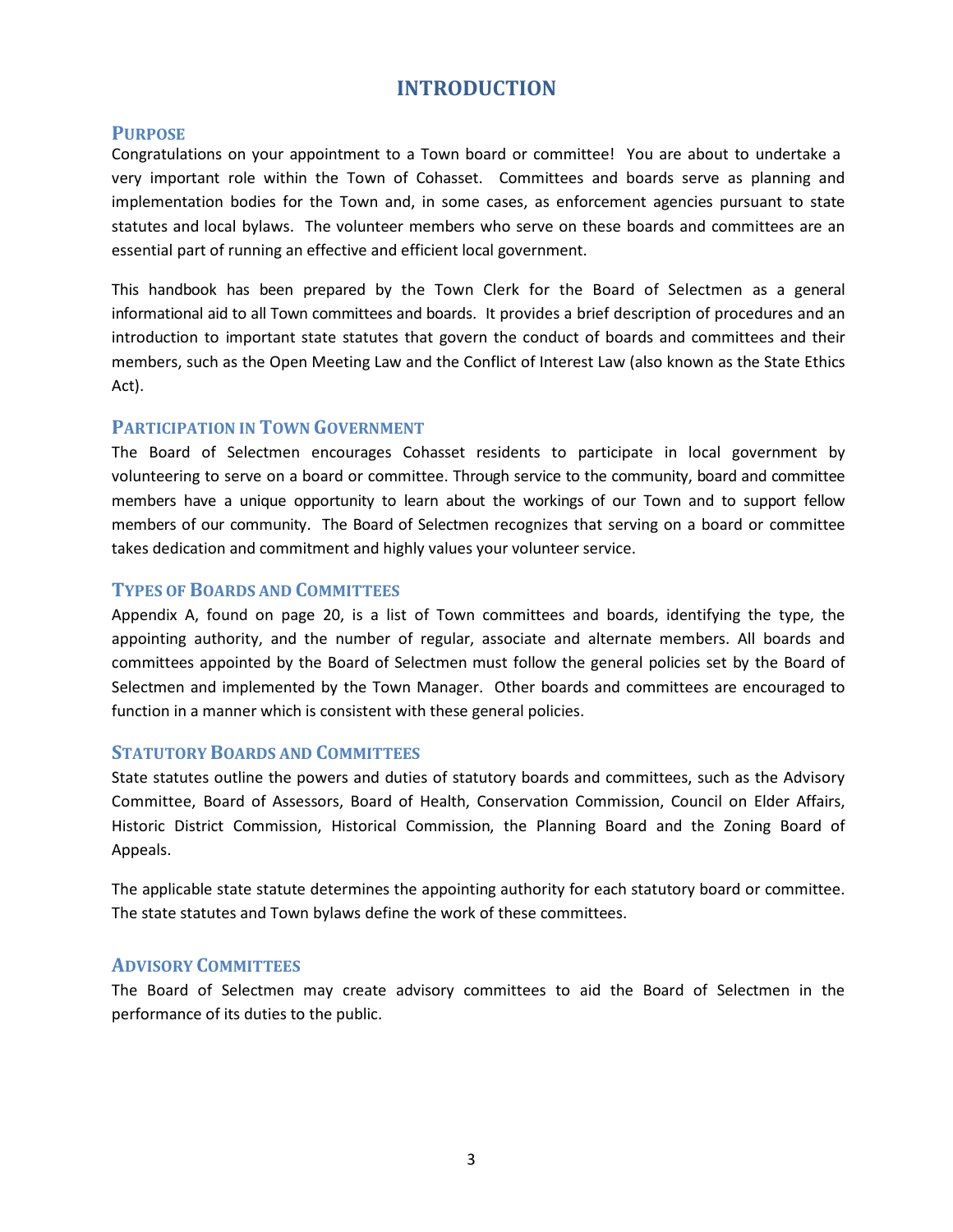The Board of Selectmen is the appointing authority for advisory committees. The Board of Selectmen prepares the charge, sets the number of members and their terms, approves the membership, and receives the reports and recommendations of the advisory committees. Advisory committees may be temporary for short-term assignments or may have ongoing responsibilities as determined by the Board of Selectmen. When a committee is appointed on a temporary basis, the members will serve until the Board of Selectmen determines the committee assignment has been completed. All advisory committees serve at the discretion of the Board of Selectmen.

## **Required READING**

All board and committee members, associate members and alternate members should read the most recent Annual Town Report, Town Bylaws (including Article 1, Section 3) and Town website for information regarding their boards and committees. The Town website contains links to these materials: www.cohassetma.org . In addition, all board and committee members should review state laws that pertain to their board, commission, or committee. Summaries of the Open Meeting Law and Conflict of Interest and Ethics laws are included in this document.

# **MEMBERSHIP**

#### **MEMBERS, ASSOCIATE MEMBERS, AND ALTERNATE MEMBERS**

The charges for all boards and committees specify the number of full members and the number of alternate and/or associate members (if any). Serving as an alternate or associate member is an excellent way to become familiar with the work of a particular board or committee before taking on the responsibility of a full member.

# **APPLICATION PROCEDURE**

- Interested voters file an application with the Board of Selectmen. Applications may be picked up from the Town Clerk's office or downloaded from the Town's website: www.cohassetma.org
- All members of boards and committees shall be registered voters of the Town.
- The Board of Selectmen will review and consider all applications.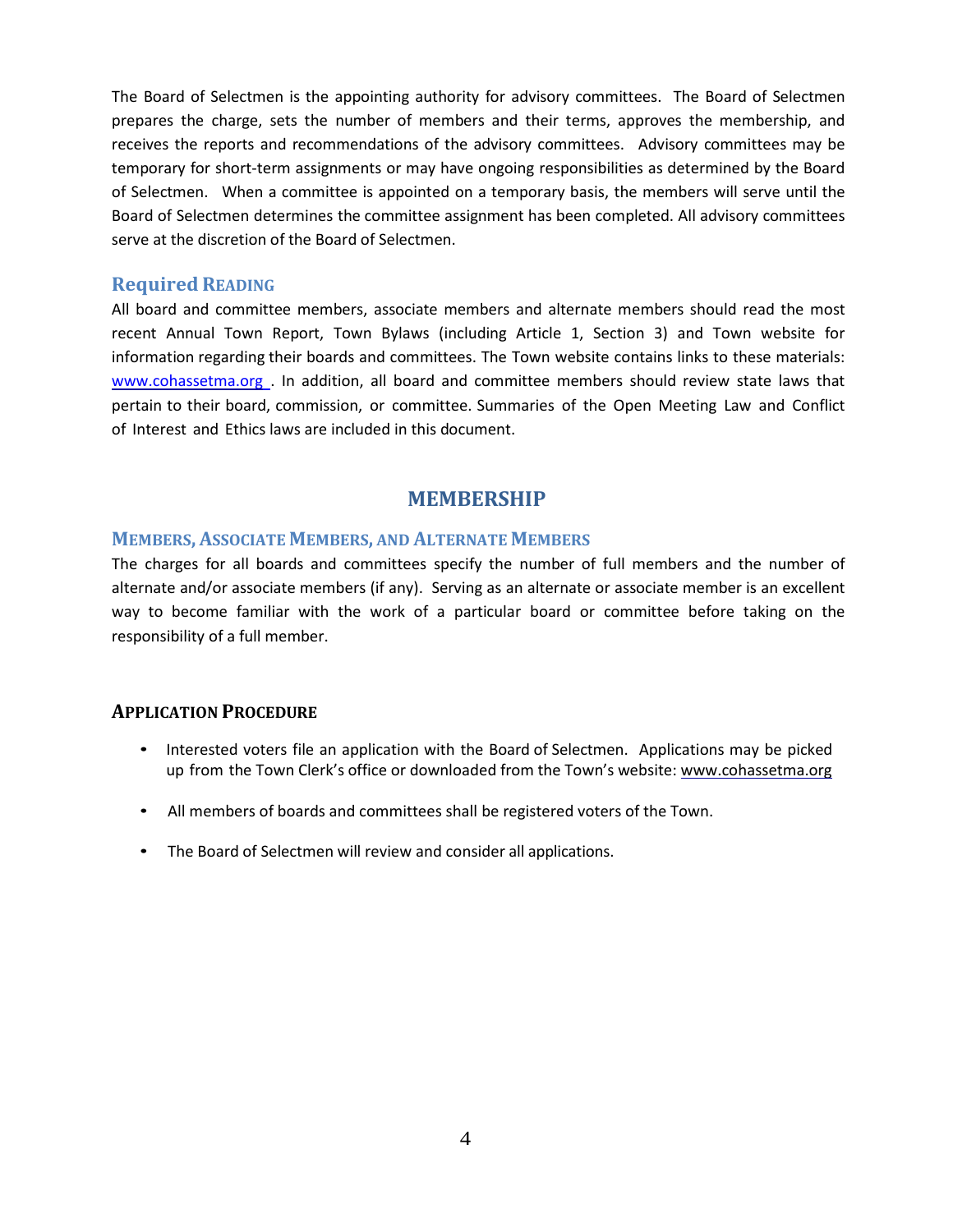# **APPOINTMENT, REAPPOINTMENT, RESIGNATION and VACANCIES**

All appointments made are made by majority vote in an open meeting. Most terms begin on July 1<sup>st</sup> and end on June 30<sup>th</sup>. With certain exceptions, the most common term for members of standing boards and committees is three years for regular members; one year for associate or alternate members. Most advisory boards follow these same terms. Some advisory committees however, are formed to accomplish a specific task and then dissolved when the task is completed. All members of boards and committees shall continue to hold office until their successors are installed. A committee member is under no obligation to accept reappointment, nor is the appointing authority obligated to offer such reappointment.

A board or committee member who is no longer able to serve, or who moves out of Town, should resign promptly so that the vacancy may be filled as soon as possible. Persons who resign from boards or committees shall submit formal notification of their resignation to the Town Clerk, as well as, to the chairman of the board of the committee from which they are resigning.

Vacancies in office shall be filled for the remainder of an unexpired term in the following manner.

- Vacancies in elected offices shall be filled in accordance with Chapter 41, Sections 10 and 11, of the Massachusetts General Laws.
- Unless otherwise provided by law or the General Bylaws, vacancies in appointive offices shall be filled by the original appointing authority.

#### **ORIENTATION**

Every appointed member of every board or committee must be sworn in by the Town Clerk and will receive this handbook and summaries of the Open Meeting and Conflict of Interest Laws at that time. Committee members shall be re-sworn if and when their appointments are renewed. This can take place during normal office hours. The act of being sworn in is more than a mere formality; taking the oath of office is required prior to participating in a meeting requiring a vote.

The Board of Selectmen recognizes that no one is instantly an expert in the workings of municipal government. New members should contact their board or committee Chair for an orientation to the board or committee's role, responsibilities and recent issues. New members should also seek guidance from other committee members or Town staff when questions arise. You may also contact the Board of Selectmen's office with questions at 781 383-4100 ext. 101.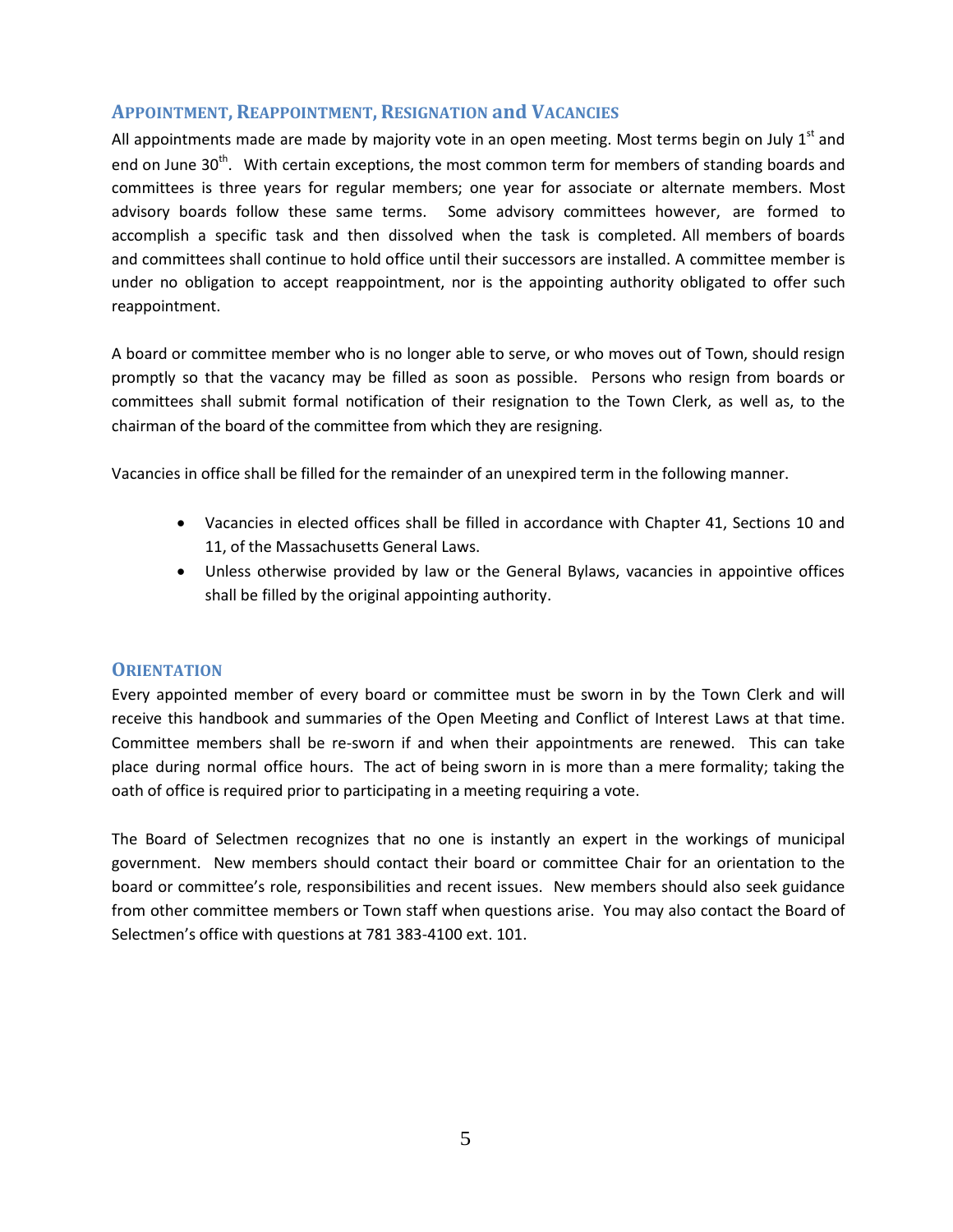# **OPEN MEETING REQUIREMENTS**

#### **MEETING DEFINITION**

Meetings of Town boards and committees are subject to Massachusetts Open Meeting Law. The purpose of the Open Meeting Law is to ensure transparency in the deliberations on which public policy is based. Because the democratic process depends on the public having knowledge about the considerations underlying governmental action, the Open Meeting Law requires notice to the public of all meetings and for, all meetings of public bodies be open to the public so that the public may witness the deliberations of public officials. There are a few, strictly regulated exceptions to the open meeting requirement. These exceptions are rarely applicable with respect to the operations of the overwhelming majority of Town boards and committees.

The Open Meeting Law was revised as part of the 2009 Ethics Reform Bill, and now centralizes responsibility for statewide enforcement of the law in the Attorney General's Office (AGO). M.G.L. c. 30A, § 19 (a). To help public bodies understand and comply with the revised law, the Attorney General has created the Division of Open Government. The Division of Open Government provides training, responds to inquiries, investigates complaints, and when necessary, makes findings and takes remedial action to address violations of the law. The purpose of the Attorney General's Guide is to inform elected and appointed members of public bodies, as well as the interested public, of the basic requirements of the law. All Town board and committee members should familiarize themselves with the Open Meeting Law by visiting [www.mass.gov/ago/openmeeting.](http://www.mass.gov/ago/openmeeting.)

All Boards and Committees must follow the Open Meeting Law. Under that law, a meeting occurs any time a simple majority of all the members (i.e., a quorum) meets or otherwise communicates (via telephone, email, blogs, Facebook or any other forum) with regard to any public business or policy over which the board or committee has some jurisdiction or advisory power. A quorum shall not meet, discuss or consider in private outside the view of the public for the purposes of deciding or deliberating toward a decision on public business unless it does so pursuant to a properly held Executive Session. (See the Open Meeting Law section below for details about Executive Session). **Any discussions or deliberations by a quorum outside a public meeting on public business over which the board or committee has some jurisdiction or advisory power – including those that occur via email or, telephone, in a sequential or serial fashion violate the Open Meeting Law.** A board or committee may only tend to non-substantive administrative business, such as scheduling meetings and setting agendas without any deliberation or proffering of any opinions (even if there is no response to such opinions), by phone and email.

A board or committee meeting must be posted at least 48 hours in advance and held in public even if there will be no vote or decision reached. Polling of board members for a decision prior to an open meeting of the board or committee is illegal and in violation of the Open Meeting Law. Except in very specific cases spelled out in the law, the public and the press have the right to attend all meetings of government bodies.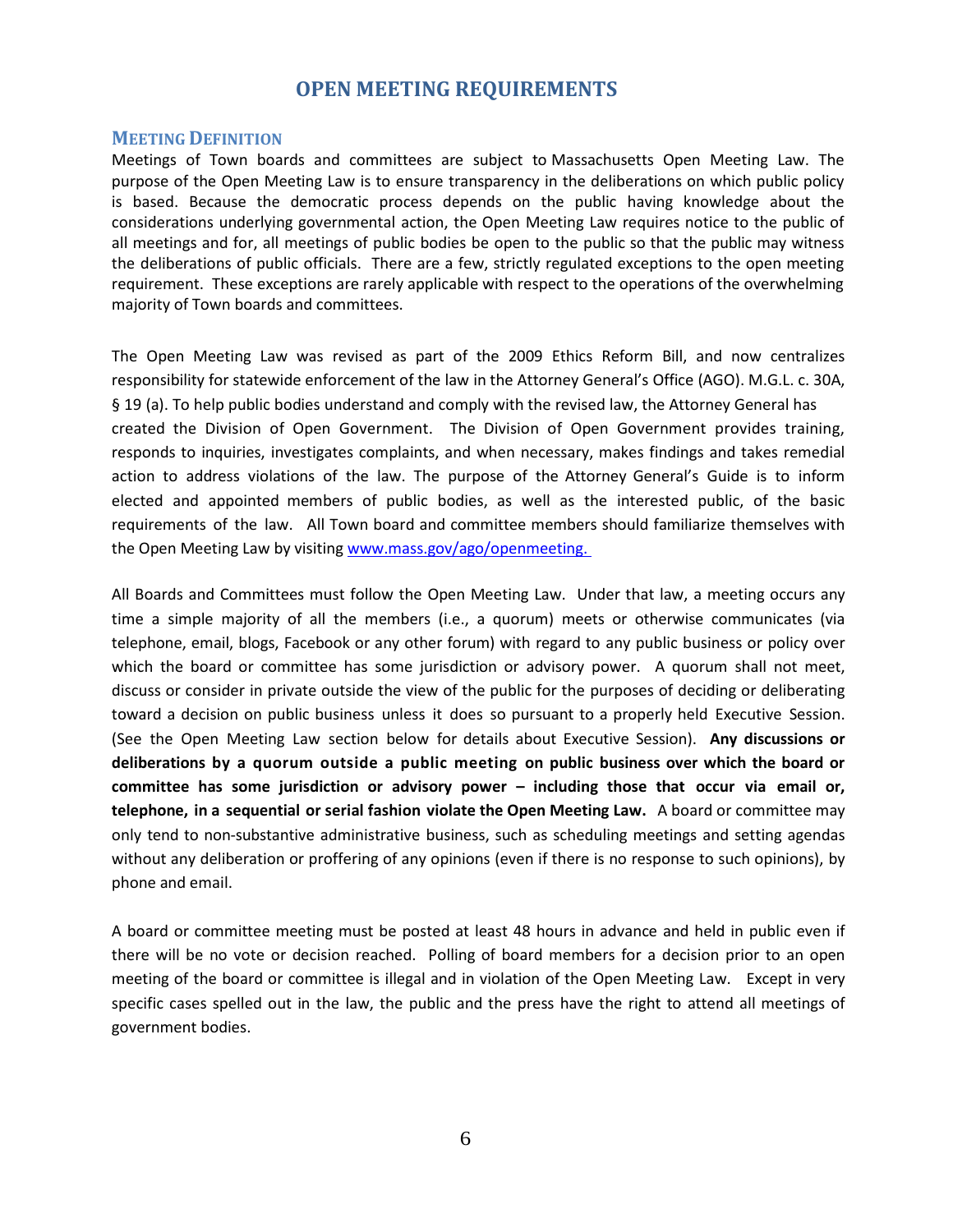#### **BOARD AND COMMITTEE OFFICERS**

Committees and Boards shall annually elect a chair. Newly formed boards or committees should elect these officers at their first meeting. Ongoing boards or committees should elect officers at the first meeting on or after July  $1<sup>st</sup>$  (the beginning of the fiscal year) or at such time after Town Meeting as is customary. It is the responsibility of the chair to notify the appointing authority and the Town Clerk of changes in membership and officers. The chair presides at all meetings, decides questions of order, calls special meetings, schedules the place, date, and time of meetings and posts the notices for such meetings with the Town Clerk no later than 48 hours before a meeting (excluding Saturday, Sundays and holidays), and signs official documents that require the chair's signature. The chair has the same rights as other members to offer resolutions, make or second motions, discuss questions, and vote thereon. Committees and boards should also elect a vice-chair and secretary or clerk. The vice-chair acts for the chair whenever the latter is absent from meetings, and performs other necessary duties of the chair in the chair's absence. The secretary is responsible for taking and transcribing the committee's minutes. The secretary should also check for committee/board mail at the mailboxes in Town Hall.

## **CONDUCTING A MEETING**

A board or committee may adopt formal rules of order. Although most small committee discussions may seem too casual to be called debate, it is advisable for the committee to observe a minimum of generally accepted parliamentary procedures. Guidance by the chair and adherence to customary parliamentary procedures or adopted rules of order can increase efficiency as well as maintain objectivity. Briefly, these procedures include:

- in most instances, a decision is made by a simple majority vote of those board or committee members present and voting at the meeting; and
- no votes be taken in open session by a governmental body by secret ballot.

The Open Meeting Law does not require that members of the public attending a meeting be allowed to speak at that meeting. A board or committee may, however, allow public comment on the matters under discussion during a specific time at the meeting. (A board or committee must allow public input at a public hearing conducted under a statute with regard to a particular matter.) Members of the public should be allowed to speak at a board or committee meeting only with the permission of the chair. Any person may record a meeting with a tape recorder or any other means of audio reproduction and/or videotape equipment provided he or she announces their intention to do so prior to recording and there is no active interference with the conduct of the meeting.

# **QUORUM**

A majority of the members of a committee shall constitute a quorum, and unless otherwise provided by law, governing instrument, or the General Bylaws, a majority vote of those members constituting a quorum shall prevail.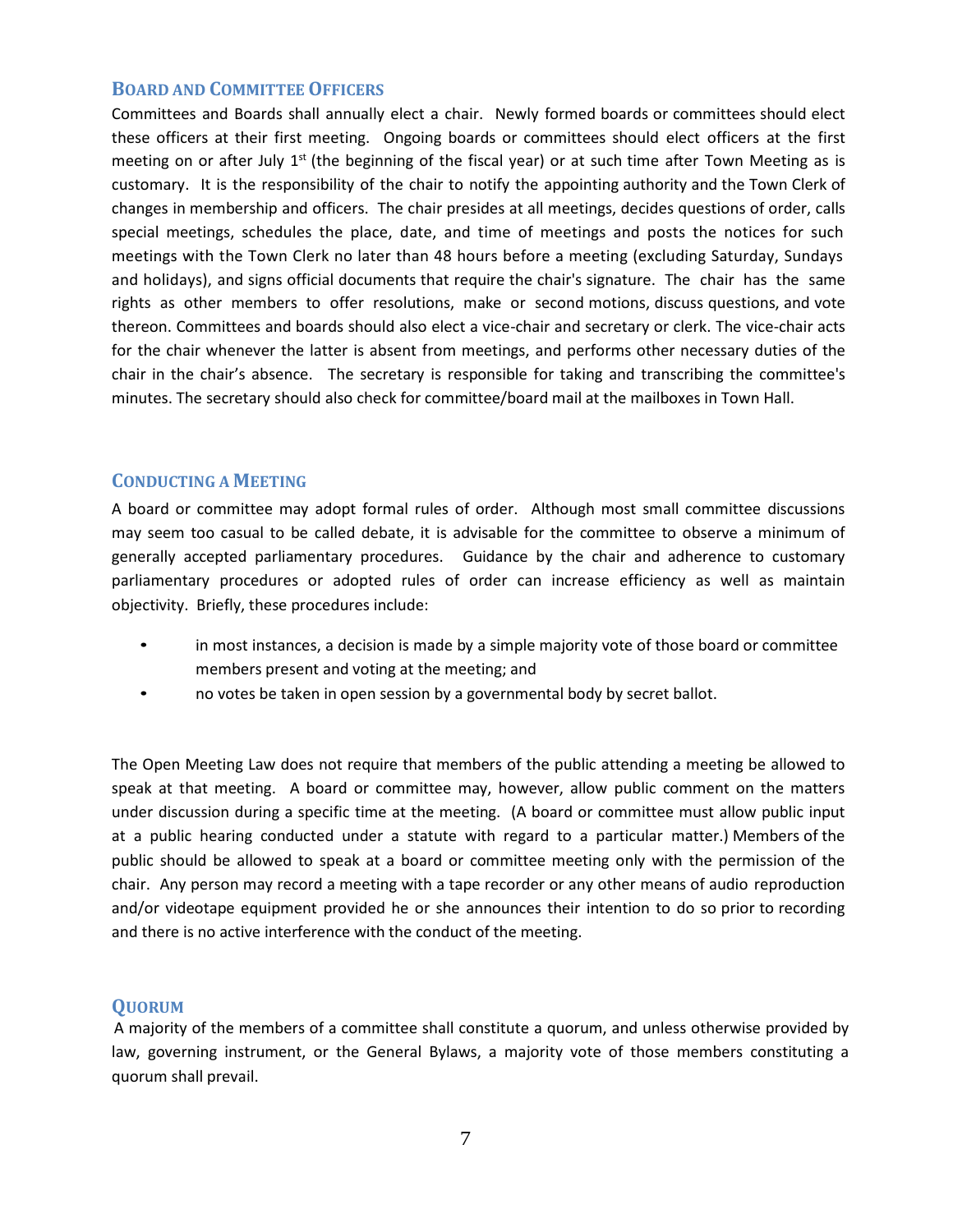# **REMOTE PARTICIPATION GUIDELINES**

The Board of Selectmen has voted pursuant to Open Meeting Law regulation 940 CMR 29.10(5) to **allow** remote participation in meetings by Town of Cohasset board and committee members when board members are unable for specified reasons to attend a public meeting in person.

**Permissible Reasons for Remote Participation.** As provided under the Open Meeting Law regulation, remote participation by a board member will be permissible if in-person attendance is unreasonably difficult for one or more of the following reasons:

- personal illness (self-determined).
- personal disability (temporary or permanent).
- emergency (within 12 hours of the meeting).
- military service, or
- geographic distance.

**Notification to Chairman Prior to Meeting.** Any board member wishing to participate remotely must notify the chairman (or chairman's designee) as soon as possible (preferably at least 12 hours) prior to the meeting of the need to participate remotely, and the reason(s) for doing so.

# **PUBLIC HEARING PROCESS**

Many boards and committees (such as the Board of Selectmen, the Planning Board and the Zoning Board of Appeals) are required by Massachusetts General Laws to conduct formal public hearings on some issues that come before them. Others may choose to conduct a public hearing on a matter before them in order to receive input from the community.

All formal public hearings must be conducted in accordance with Massachusetts General Laws and Town Bylaws. Written hearing notices, the initiation of the hearing and the conclusions of a hearing may have strict legal time limitations that vary with the nature of the hearing and the board or committee.

It is recommended that all public hearings follow a formal procedure. Appendix B, found on page 21, outlines a recommended process.

For all hearings, the Chair or other designated person should state guidelines and time allowances at the outset of the hearing. Detailed minutes must be kept. All questions should be directed to the Chair who, in turn, may ask for a response from board or committee members, staff or a member of the public.

It is the responsibility of the Chair to maintain order and decorum at the hearing. The Chair must be consistent and fair, but may put restrictions on the nature, number and frequency of individual's comments and questions.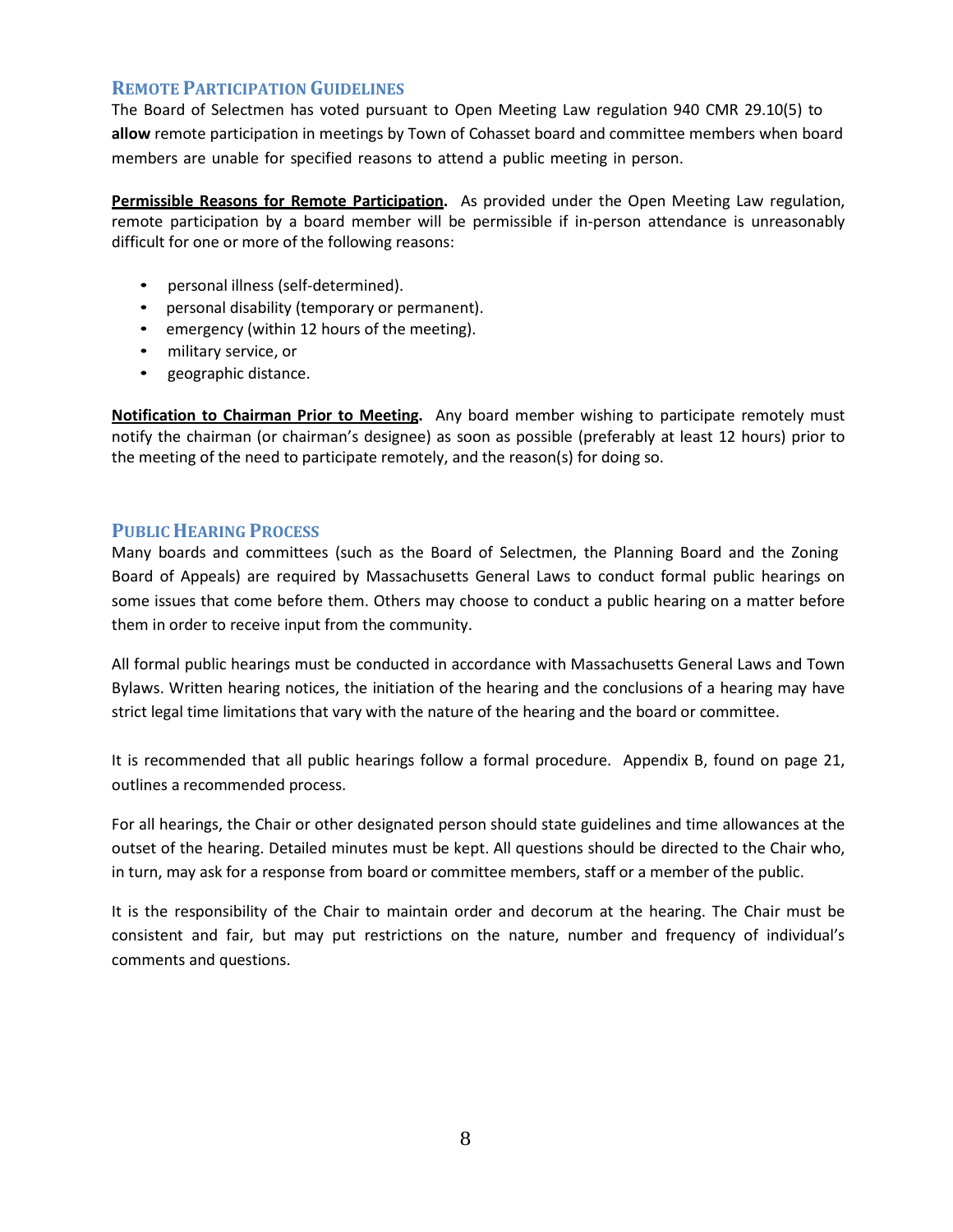## **MEETING LOGISTICS**

Depending on a board or committee's workload, meetings may be held weekly, bimonthly, monthly, or less frequently. When possible, a regular meeting day, hour, and location should be established. Except in cases of emergency, boards and committees should not meet on weekends, major religious or official government holidays or Election Day while the polls are open. In addition, boards and committees should not meet while Town Meeting is in session, except as necessary to participate in the proceedings of Town Meeting.

All notices must be filed with the Town Clerk. It is the responsibility of the board or committee to provide a timely notice to the Town Clerk, [\(cstpierre@cohassetma.org\)](mailto:cstpierre@cohassetma.org) and Assistant Town Clerk (banderson@cohassetma.org) of the committee's meetings. Meeting notices must be posted in a legible, easily understandable format; contain the date, time and place of the meeting; and list the topics that, as of the time the notice is filed, the chair reasonably anticipates will be discussed at the meeting. The list of topics must be sufficiently specific to reasonably inform the public of the issues to be discussed at the meeting. Except for emergency meetings, meetings must be posted at Town Hall at least 48 hours in advance by the Town Clerk (Saturdays, Sundays and holidays excluded).

In the case of emergencies - that is sudden, unexpected occurrences which require immediate action by the board or committee - notice may be less than 48 hours. As soon as an emergency meeting is scheduled, notice must be posted. Although not required by law, it may also be appropriate to notify the press and other observers of an emergency meeting.

The Town Clerk maintains a current listing of all Open Meeting Law posted meetings on the Town Website as well as the bulletin board at Town Hall.

Meetings must be held in a place that is open to the public and accessible to persons with disabilities. Boards and committees should meet in a public building; meetings held in private homes or restaurants may give the appearance of being secret and discourage the public from attending. A board or committee may reserve a room in a municipal building by using the following contacts:

- Town Hall, Municipal Properties 781 383-4105 Ext. 101 o[r tconnors@cohassetma.org](mailto:tconnors@cohassetma.org) or [joram@cohassetma.org](mailto:joram@cohassetma.org)
- Paul Pratt Memorial Library 781 383-1348 or http//www.cohassetlibrary.org/use meetingrooms.html
- School Business Office (for use of school facilities) 781 383-6108 or jsouretis@cohassetk12.org or [jpescatore@cohassetk12.org](mailto:jpescatore@cohassetk12.org)

# **RECORD KEEPING**

As a governmental body, each board and committee shall maintain accurate minutes of its meetings, setting forth at a minimum the date, time, place, members present or absent, the meeting agenda and all votes or actions taken at each meeting, including executive sessions.<sup>1</sup> The minutes of each meeting are a public record and shall be available to the public; provided, however, that the records of any executive session may remain secret as long as publication may defeat the lawful purposes of the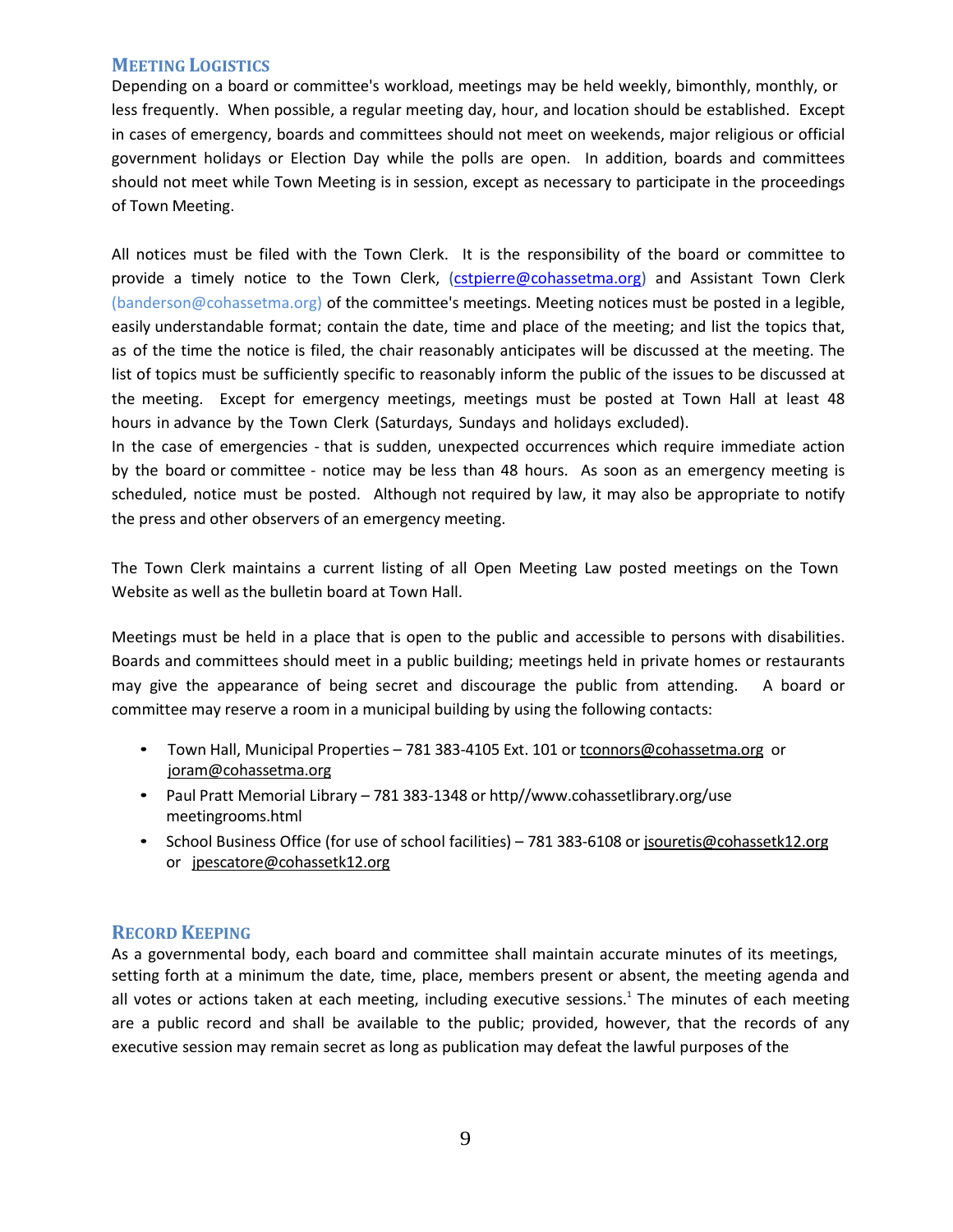executive session, but no longer. All votes taken in executive sessions shall be recorded roll call votes, and shall become a part of the record of said executive sessions. No votes taken in open session shall be by secret ballot. Each board and committee shall vote to approve the minutes of their previous meeting at their next scheduled meeting and issue the approved minutes to the Town Clerk and all other interested boards and committees within 10 working days of the approval vote.<sup>2</sup>

#### **PUBLICRECORDS LAW**

Massachusetts General Laws, Chapter 66, Section 10 the Public Records Law, gives a right of public access to "public records," which are defined by Chapter 4, Section 7, Clause 26 to include any document, regardless of physical form or characteristics, made or received by a public official or employee to serve a public purpose, unless subject to a statutory exemption. Government records generated, received or maintained electronically, including electronic mail, constitute "public records" under this standard. Retention and destruction of these records should follow the schedule specified by Massachusetts General Laws, Chapter 66, Section 8. No public records should be deleted or destroyed without first consulting the Town Manager. The Massachusetts Secretary of State's Public Records Division also provides guidance on public records matters at [www.sec.state.ma.us/pre/preidx.htm.](http://www.sec.state.ma.us/pre/preidx.htm) Printed records should be filed with related files of the board or committee. There is limited space available at Town Hall for files storage. Board and committee files may be maintained electronically provided that the Town has a current electronic record retention plan approved by the state's Supervisor of Public Records.

#### **TOWN EQUIPMENT AND FACILITIES**

Each board or committee is responsible for its own clerical work. However, with advance notice, the Town Manager's office can provide assistance in coordinating photocopying, mailings, and other services. Town equipment and facilities may be used for official board or committee business. Most boards and committees are assigned a mailbox in Town Hall near the Town Clerk's office that should be checked on a weekly basis. Board or committee mailing addresses should be the Cohasset Town Hall, 41 Highland Avenue. Photocopying machines are located on the first and second floors and are available for official board or committee use during business hours, 8:30 A.M. – 4:30 P.M. Monday, Wednesday and Thursday, Tuesday 8:30 A.M – 7:00 P.M. and Friday 8:30 A.M – 1:00 P.M. A fax machine is also available on the second floor in the Town Manager's office.

<sup>&</sup>lt;sup>1</sup> The Open Meeting Law requires the keeping of accurate minutes, requiring all boards and committees to "create and maintain accurate minutes of all meetings, including executive sessions, setting forth the date, time and place, the members present or absent, a summary of the discussions on each subject, a list of documents and other exhibits used at the meeting, the decisions made and the actions taken at each meeting, including the record of all votes."

<sup>&</sup>lt;sup>2</sup> "The minutes of an open session, if they exist and whether approved or in draft form, shall be made available upon request by any person within 10 days."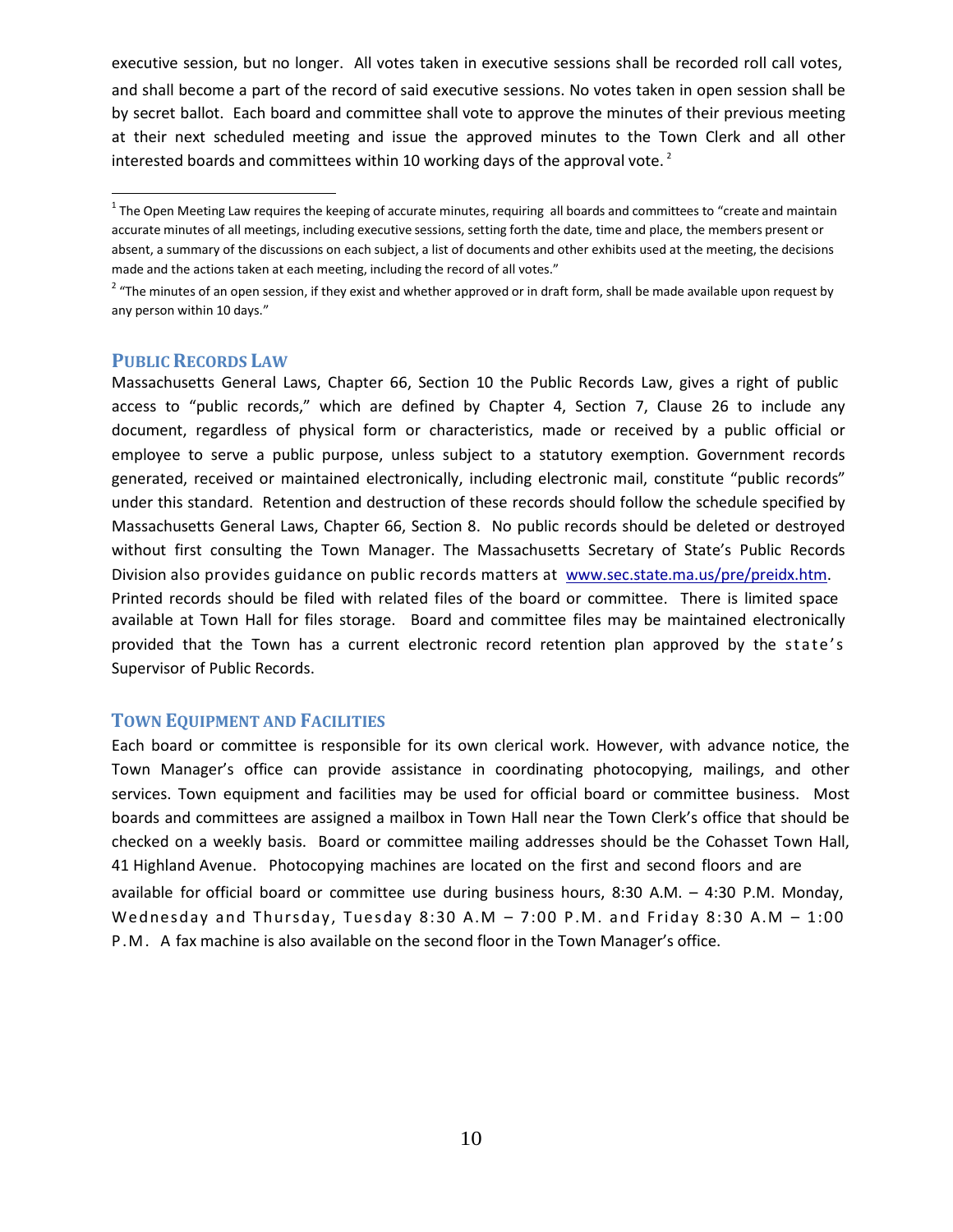#### **BOARD AND COMMITTEE EXPENSES**

In general, an individual board or committee does not have a budget. If a board or committee anticipates a need to expend funds, it can request funds through the Town Manager's office. Such a request is subject to a review and evaluation of need, availability of funds, and approval by the Board of Selectmen.

#### **STAFF SUPPORT**

Some boards and committees have a staff person who serves as an administrative assistant. In such cases, the staff person provides assistance, rather than the duties that are expected of members. For instance, the staff administrative assistant may record minutes of meetings, prepare and circulate information for meetings and perform other administrative duties. Please be aware that most staff persons have limited hours and boards and committees should not ask for more than can reasonably be accomplished in those hours.

#### **USE OF TOWN COUNSEL**

Town Counsel provides legal services to all Town departments, boards and committees upon request of the Town Manager and the Board of Selectmen. A board or committee chair must make a formal request to the Town Manager for approval to use Town Counsel. The Town Manager will coordinate and submit the request to Town Counsel or the Board of Selectmen, as appropriate; except in an emergency, board and committee members may not contact Town Counsel directly. The request submitted to the Town Manager must include the subject matter of the legal advice requested and any written materials to provide background information for the request. With certain exceptions, questions presented to and advice received from Town Counsel are ordinarily protected by the Town's attorney-client privilege. That information must be labeled as such and segregated in the board or committee's files to avoid inadvertent disclosure and waiver of the privilege.

# **CONDUCT**

#### **OPEN MEETING LAW**

The Open Meeting Law applies to every meeting of a quorum of a governmental body if any public business over which the governmental body has jurisdiction is discussed or considered. The Open Meeting Law does not apply to chance meetings or social meetings; however, no chance or social meeting can be held to circumvent the open meeting requirements.

The following is a summary of the lawful manner in which meetings of boards, committees and subcommittees are to be conducted.

- 1. The Open Meeting Law gives the public and the press the right to attend (although not necessarily to participate in) all committee meetings except those portions held in Executive Session.
- 2. The law requires that notice of meetings be publicly posted at least 48 hours in advance (except in case of an emergency) and that minutes be taken.
- 3. All meetings must have a quorum of members and be open to the public.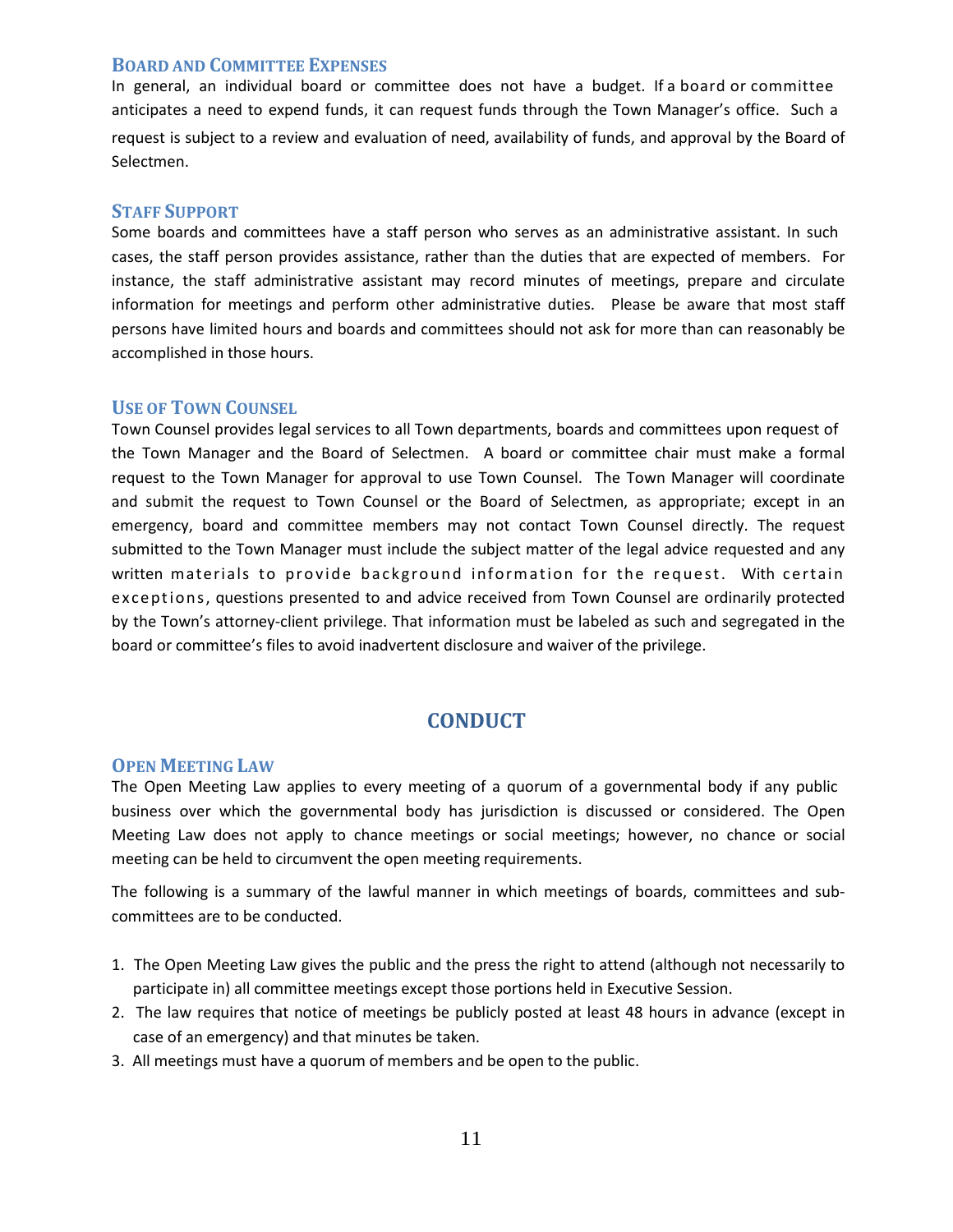- 4. No private meetings are permitted where a quorum of members discusses or deliberates about any matter over which the board or committee has jurisdiction.
- 5. An on-site inspection of a project or program is not considered to be a "meeting" so long as the members do not deliberate during the inspection. A board or committee should not, during such an inspection, make any decisions or take any votes about matters within its jurisdiction. If a committee or board intends to make a decision or take a vote while on such a visit, then the visit would be considered a board or committee meeting and all Open Meeting Law requirements must be observed, such as proper meeting posting and taking of minutes.
- 6. Under the Open Meeting Law, an executive session may be called for only the following purposes:
	- a. To discuss the reputation, character, physical condition, mental health rather than the professional competence of a single individual. The individual must be notified of such meeting, and may request that the meeting remain open;
	- b. To consider the discipline or dismissal of an individual or to hear charges against an individual. The individual must be notified of such meeting, and may request that the meeting remain open;
	- c. To discuss matters regarding collective bargaining or litigation;
	- d. To discuss, deployment of security personnel or security devices;
	- e. To investigate allegations of criminal conduct;
	- f. To consider matters regarding real property;
	- g. To comply with the provisions of any general or special law or federal grant-in-aid requirements;
	- h. To consider and interview applicants for employment by a preliminary screening committee;
	- i. To meet and confer with a mediators; and
	- j. To discuss trade secrets and confidential information provided in conjunction with governmental body acting as an energy supplier.
- 7. Executive Sessions procedure: The following steps must be taken *before* going into Executive Session:
	- a. Open Session must be convened first;
	- b. The presiding officer (ordinarily the Chair) must give the purpose of an Executive Session. The purpose of the Executive Session must be one of the permitted purposes summarized above;
	- c. The presiding officer must indicate whether the board or committee will reconvene after Executive Session;
	- d. A majority vote is needed to go into Executive Session;
	- e. The vote of each member must be recorded on a roll call vote and recorded in the minutes.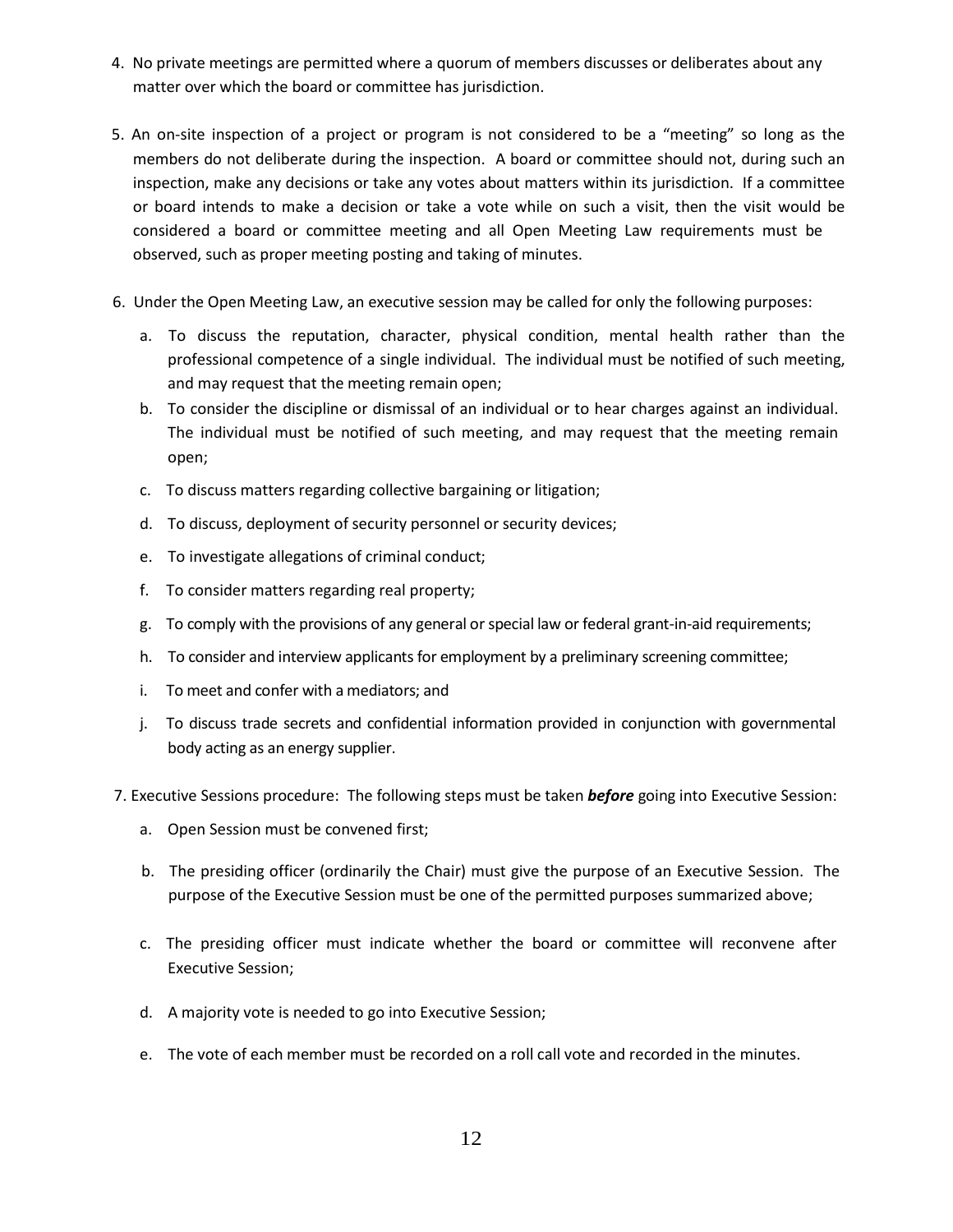#### **EMAILUSAGE**

The use of electronic mail creates certain issues related to the Open Meeting and Public Records laws. There is no distinction in the law between written and electronic records. As a result, it is likely that email messages written or received in the capacity of a board, committee or commission member are public records which must be made available for public inspection in the same manner as hardcopy documents. Use of one's own home computer and personal email accounts may not exempt such communications depending on the context. In addition, the ease by which email messages are sent and forwarded may facilitate the improper discussion of public policy issues. Similar to "serial" telephone conversations, the discussion of public policy issues among a quorum of board or committee members via email is a violation of the Open Meeting Law. At the very least, all electronic mail sent and received at a Town-issued email address should be considered a public record subject to inspection and disclosure and scheduled retention and disposition. Employees and board and committee members acting in their official capacity should have no expectation of privacy in their use of electronic mail.

It is important for boards and committees to be responsive to emails that are sent to them through the official committee shell address. It is advised that the chair or clerk be assigned this responsibility. Boards or committees need to be careful not to allow replies to citizens to become discussions among the members in violation of the Open Meeting Law.

#### **THE CONFLICT OF INTEREST LAW FOR PUBLICOFFICIALS AND PUBLIC EMPLOYEES**

Effective September 30, 2009, legislation (Chapter 28 of the Acts of 2009) has enhanced the enforcement of and increased the penalties for violation of the State Ethics Act by public officials. For example, the legislation does the following:

- It strictly prohibits public officials from accepting gifts of "substantial" value for or because of their position.
- It increases the maximum punishment for bribery to \$100,000 and 10 years imprisonment.
- It increases the maximum penalties for conflict of interest law violations involving gifts and gratuities, revolving door violations and other abuses to \$10,000 and 5 years imprisonment.
- It increases penalties for civil violations of the conflict of interest laws to up to \$10,000 per violation (up to \$25,000 for bribery).
- It makes compliance with the Ethics Commission's summons mandatory.
- It increases the amount of time the Ethics Commission can proceed on an ethics violation from 3 years to 5 years.
- It gives the Attorney General concurrent jurisdiction with the Ethics Commission to enforce civil violations of the conflict of interest laws.

To assist with compliance, the State Ethics Commission has posted an on-line training program on their website. This training must be completed by all municipal employees, and each employee (volunteer) must present the Town Clerk with a certificate of completion. The following overview of the Conflict of Interest Law is excerpted from the Ethics Commission's website<http://www.mass.gov/ethics> and may be updated based on the recent passage of the amendments to the State Ethics Act.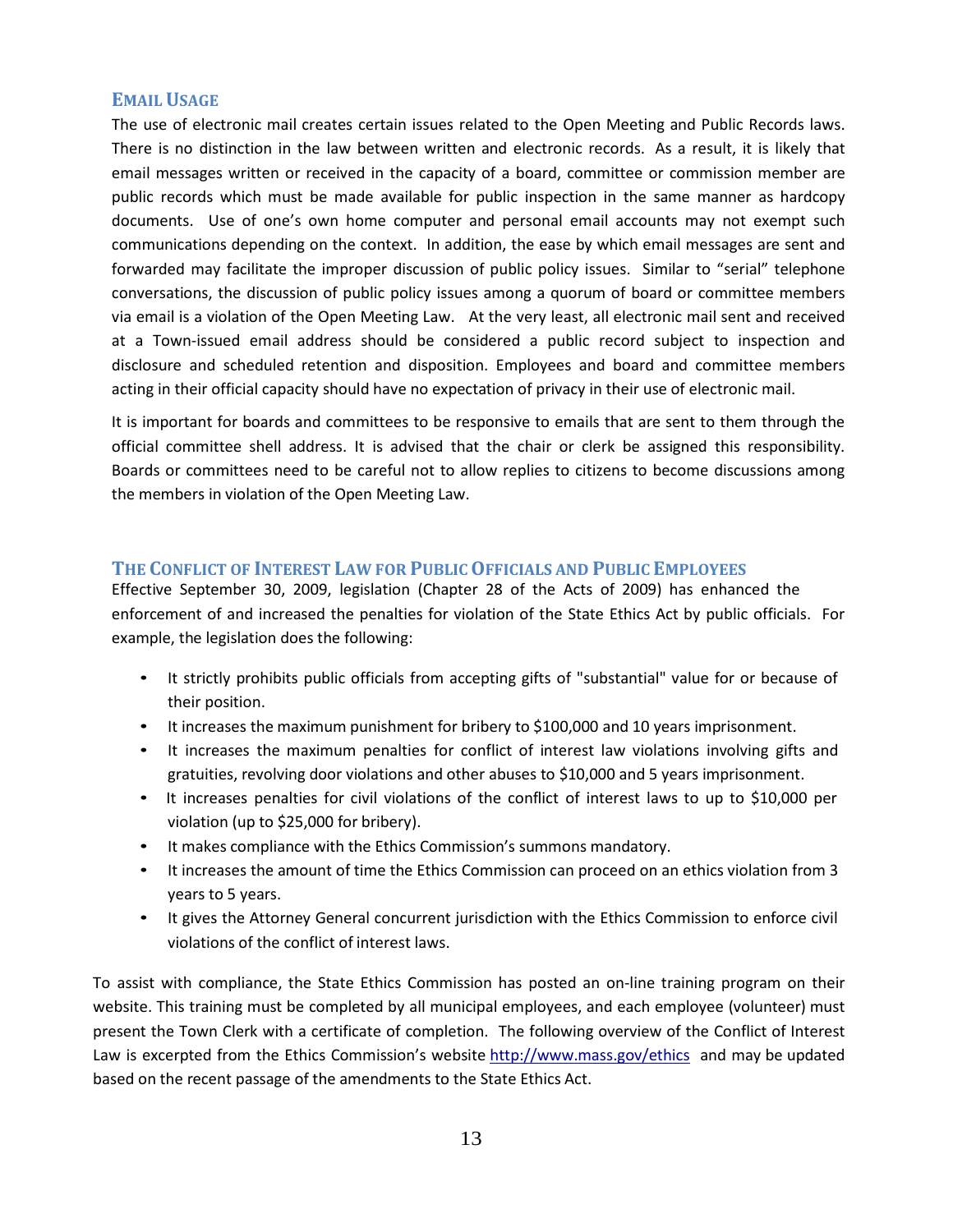[Chapter](http://www.state.ma.us/legis/laws/mgl/gl-268A-toc.htm) 268A of the Massachusetts General Laws governs your conduct as a public official. Below are some of the general rules that you must follow. You could face civil and criminal penalties if you take any prohibited action. There are some exemptions to these rules, so you may wish to seek legal advice from the State Ethics Commission or Town Counsel regarding how the law would apply in a particular situation. The term "public employee" includes both elected and appointed municipal employees, whether paid or unpaid, full-time or part-time. An unpaid volunteer board member is considered a public employee for purposes of the conflict of interest law.

#### **In general:**

- a. You may not ask for or accept anything (regardless of its value), if it is offered in exchange for your agreeing to perform or not perform an official act.
- b. You may not ask for or accept anything worth \$50 or more from anyone with whom you have official dealings. If a prohibited gift is offered: you may refuse or return it; you may donate it to a non-profit organization, provided you do not take the tax write-off; you may pay the giver the full value of the gift; or, in the case of certain types of gifts, it may be considered "a gift to your public employer", provided it remains in the office and does not ever go home with you. You may not accept honoraria for a speech that is in any way related to your official duties.
- c. You may not hire, promote, supervise, or otherwise participate in the employment of your immediate family or your spouse's immediate family.
- d. You may not take any type of official action which will affect the financial interests of your immediate family or your spouse's immediate family. For instance, you may not participate in licensing or inspection processes involving a family member's business.
- e. You may not take any official action affecting your own financial interest, or the financial interest of a business partner, private employer, or any organization for which you serve as an officer, director or trustee. For instance: you may not take any official action regarding an "after hours" employer, or its geographic competitors; you may not participate in licensing, inspection, zoning or other issues that affect a company you own, or its competitors; if you serve on the Board of a non-profit organization, you may not take any official action which would affect that organization, or its competitors.
- f. Unless you qualify for an exemption, you may not have more than one job with the same municipality or county, or more than one job with the state.
- g. Except under special circumstances, you may not have a financial interest in a contract with your public employer. For instance: if you are a town employee, a company you own may not be a vendor to that town unless you meet specific criteria, the contract is awarded by a bid process, and you publicly disclose your financial interest.

h. You may not represent anyone but your public employer in any matter in which your public employer has an interest. For instance, you may not contact other government agencies on behalf of a company, an association, a friend, or even a charitable organization.

i. You may not ever disclose confidential information, data or material which you gained or learned as a public employee.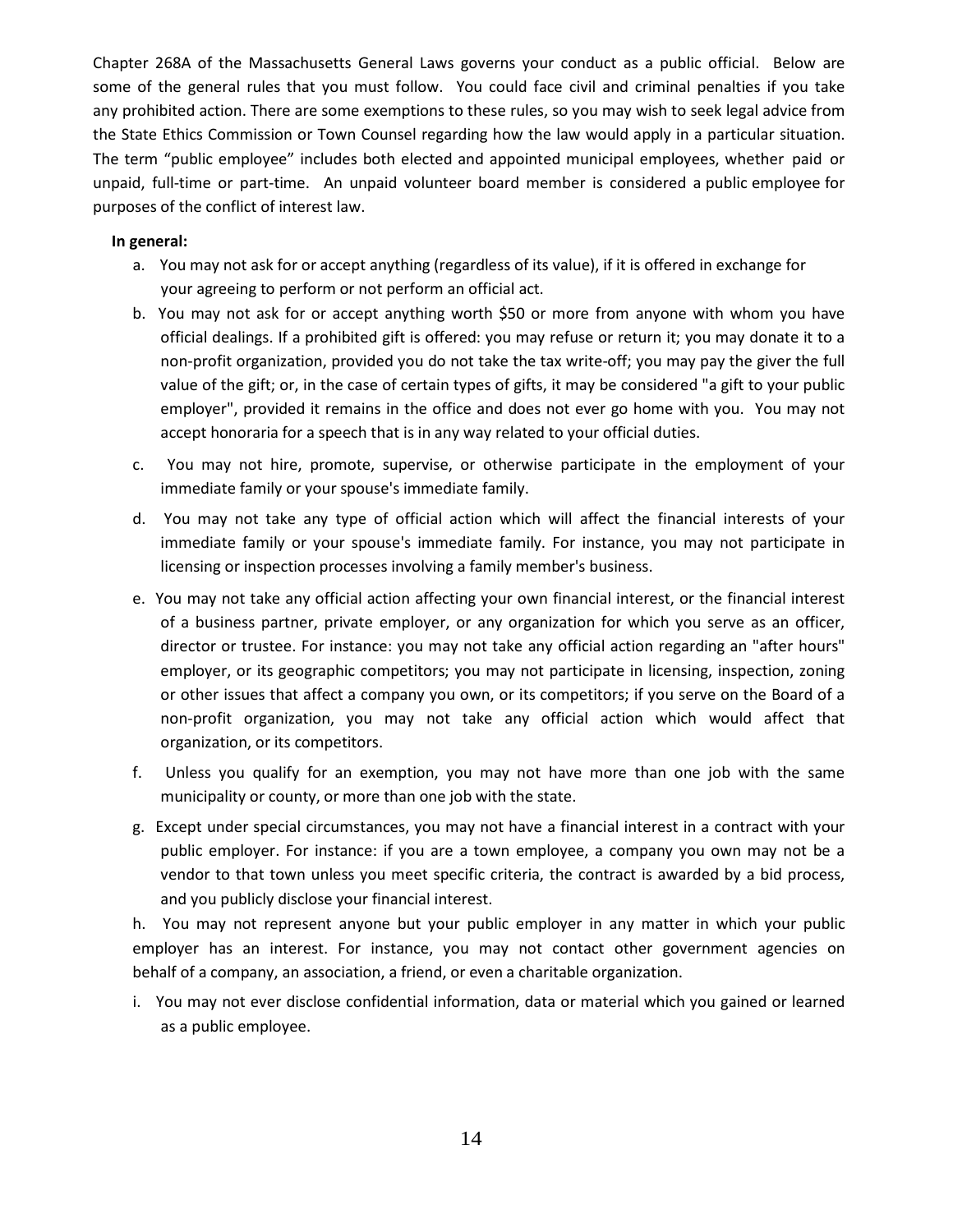- j. Unless you make a proper, public disclosure -- including all the relevant facts -- you may not take any action that could create an appearance of impropriety, or could cause an impartial observer to believe your official actions are tainted with bias or favoritism.
- k. You may not use your official position to obtain unwarranted privileges, or any type of special treatment, for yourself or anyone else. For instance: you may not approach your subordinates, vendors whose contracts you oversee, or people who are subject to your official authority to propose private business dealings.
- l. You may not use public resources for political or private purposes. Examples of "public resources" include: office computers, phones, fax machines, postage machines, copiers, official cars, staff time, sick time, uniforms, and official seals.
- m. You may not, after leaving public service, take a job involving public contracts or any other particular matter in which you participated as a public employee.

#### **Abutting or nearby property may affect a public official's financial interest.**

Under the conflict of interest law, a property owner is presumed to have a financial interest in matters affecting abutting and nearby properties. Thus, unless he or she can clearly demonstrate that he or she does not have a financial interest, a public employee should not take any action in his or her official capacity on matters affecting property that is near or directly abuts: his or her own property; property owned by a business partner; property owned by any immediate family members; property owned by a private employer, or prospective employer; or property owned by any organization in which the public employee is an officer, director, partner or trustee. Otherwise, he or she risks violating the conflict of interest law.

The following factors may be considered to determine whether, in a particular situation, a person or organization has a financial interest in an abutting or nearby property. A financial interest is presumed whenever: the property directly abuts (i.e., it shares any part of a property line); the property is directly opposite a street, public way or private way; or the property is an abutter to an abutter within 300 feet of the property line; the owner of the property, because of an act or failure to act by the board or committee, may suffer an injury in fact which is different either in kind or magnitude from that suffered by the general public; or the matter would otherwise alter his or her property value, rights, or use. For example, a property owner may have an affected financial interest in matters involving nearby zoning decisions, zoning changes, variances, subdivision plans, development proposals, and roadway, sewerage or safety improvements. If a board or committee member encounters such a situation, he or she should either recuse him or herself from participation in the matter or contact the Town Manager (781 383- 4105) to ask for Town Counsel's advice.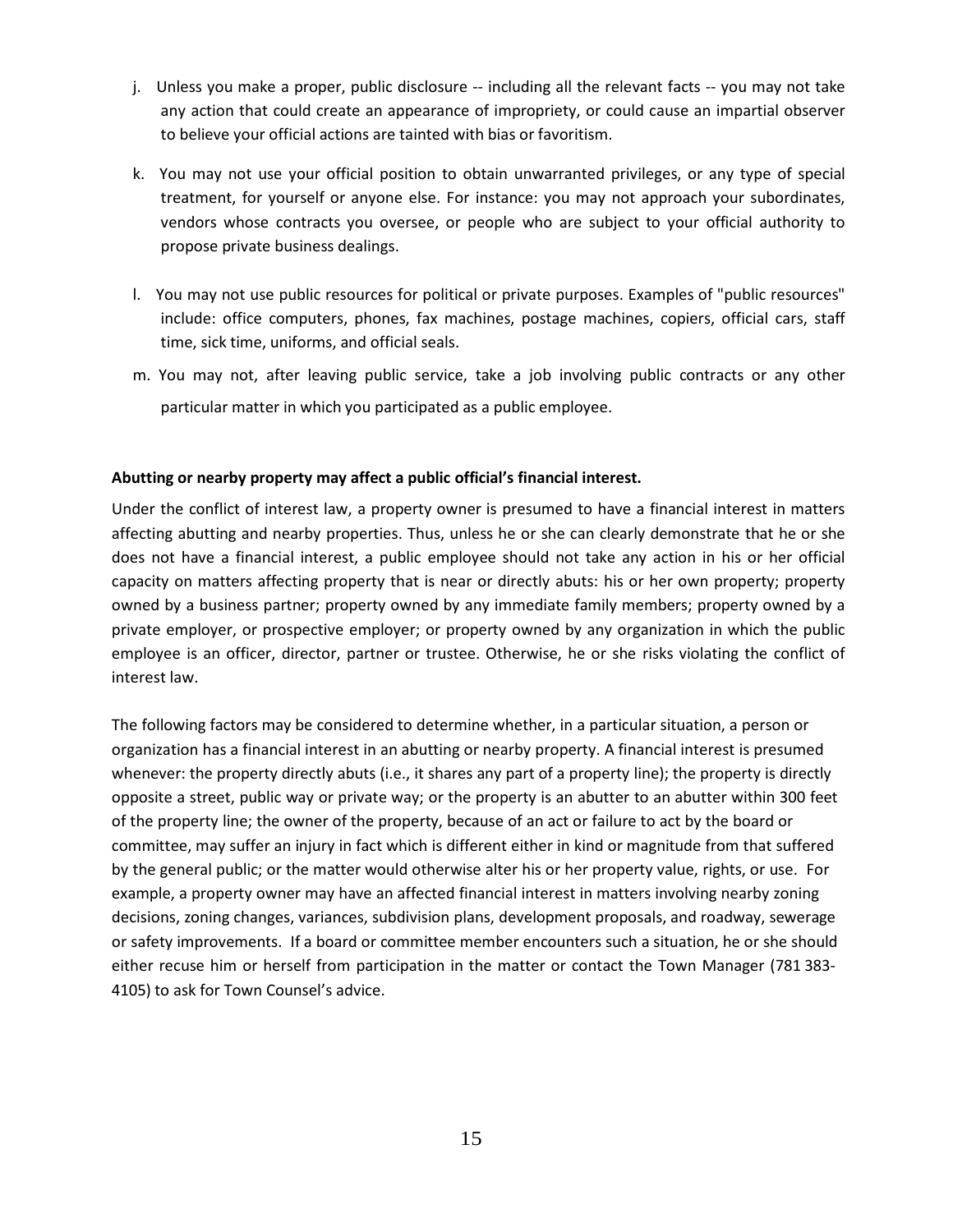#### **RECUSALPROCESS**

If a member believes that he or she may face a conflict of interest or other reason that may justify recusal as to any particular matter, the member should immediately contact the Town Manager (781- 383-4105 Ext. 101) who will consult with Town Counsel for advice as to the proper course of action. Some potential conflicts are cured by a simple disclosure form filed in advance; others are cured by a simple disclosure form filed in advance with and approved by the Board of Selectmen as the appointing authority; others cannot be waived and require recusal. It is important for the member to understand and follow the proper course of action before proceeding.

The various disclosure forms can be found on the State Ethics Commission's website by navigating through [www.mass.gov. I](http://www.mass.gov/)f the board or committee member is recused, he or she must leave the room while the matter causing the conflict is being discussed to avoid any appearance of exerting undue influence.

#### **CAMPAIGN FINANCE LAW**

Massachusetts General Laws Chapter 55, the Campaign Finance Law regulates political activity by public employees and the use of public buildings and resources in campaigns and ballot issues. If a board or committee member receives a stipend of any amount, he or she is considered a public employee for the purpose of the Campaign Finance Law. This does not apply to elected officials. Public employees who take part in the political campaigns and the candidates and committees they support should be aware of this law. As with the Open Meeting Law and the State Ethics Act, the Campaign Finance Law was revised by Chapter 28 of the Acts of 2009 effective September 30, 2009.<sup>3</sup> Public resources Government vehicles, office equipment and supplies and the paid time of public employees) may not be used for political campaign purposes, such as the election of a candidate or the passage or defeat of a ballot question. Soliciting or receiving campaign contributions in a government building is prohibited.

#### **SPEAKING FOR ABOARD OR COMMITTEE**

An individual board member has a right to speak publicly as a private citizen but should not purport to represent the board or committee or exercise the authority of the board or committee except when specifically authorized by that body to do so. If members identify themselves as members when speaking as private citizens it may be perceived that they speak for the board or committee. Such a perception should be avoided. In addition, it is the policy of the Board of Selectmen that a recused board or committee member refrain from using this individual right of free speech to speak on matters on which a member has been recused in front of that member's board or committee.

<sup>&</sup>lt;sup>3</sup> For example, the amended Campaign Finance Law (a) eliminates arrangements between state political parties and elected officials, (b) bars individuals from making committee checks to themselves, (c) requires disclosure of expenditures and sources of funding for any anonymous third-party campaign mailings or ads that support or criticize a candidate or campaign, and (d) increases penalties for latefiled campaign finance reports.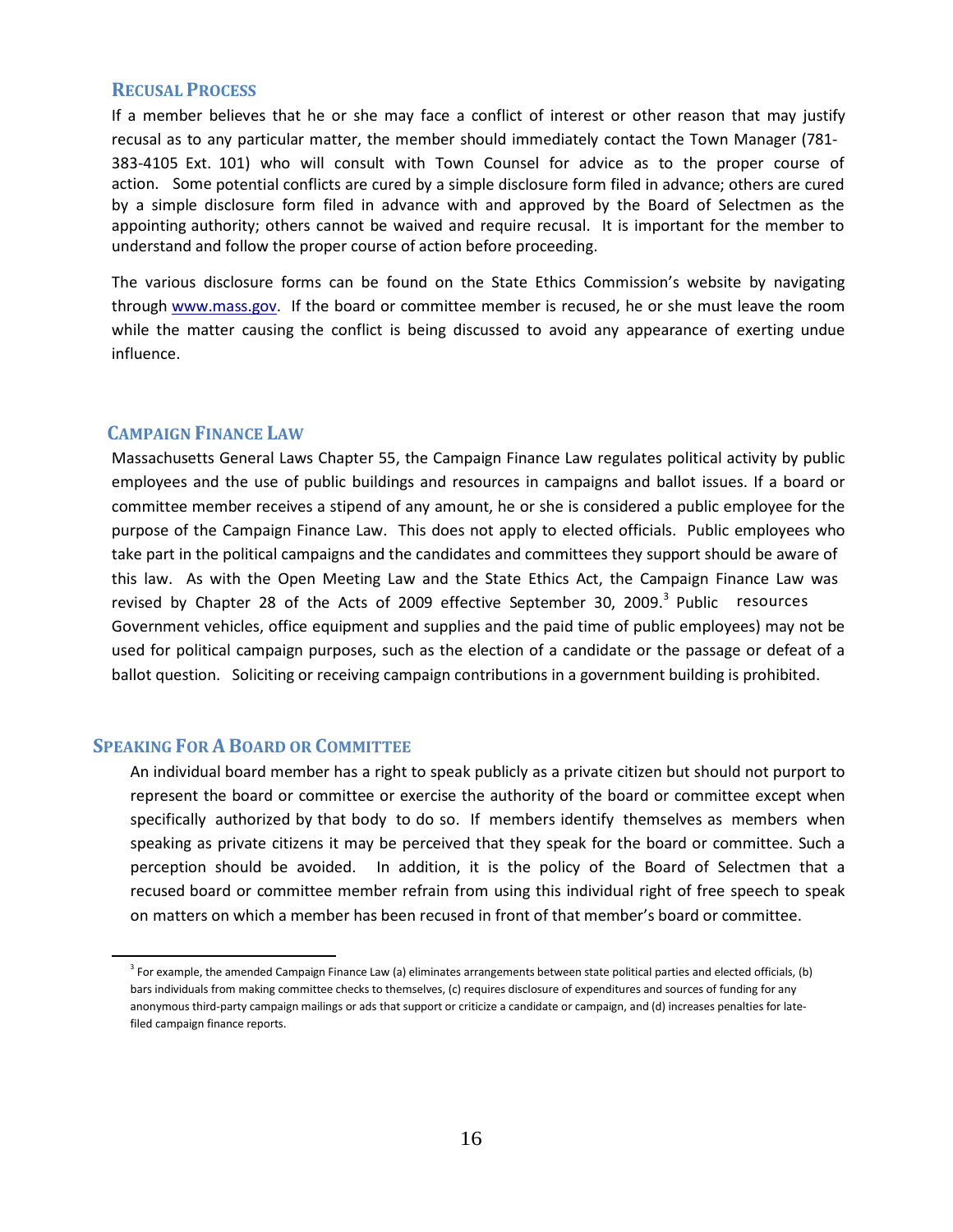# **CIVIL DISCOURSE**

#### **Mission & Values**

The Town of Cohasset's municipal government values hard work, honesty, respect, integrity and an earnest desire to work collaboratively to best serve our residents. The Town government, made up of Town employees and elected and appointed volunteers, is committed to providing the public with the highest level of services delivered in the most efficient manner with the financial resources available.

#### **Code of Ethics**

As public officials, we are committed to civility, tolerance and respect in all public discourse. Accordingly, we demand from all employees, members of the Boards, Commissions and Committees the highest standards of personal integrity, truthfulness, honesty, civility and fairness in carrying out public duties.

Public officials are to avoid any improprieties in their roles as public servants and never use their Town positions or powers for personal gain.

On behalf of the community, the Cohasset Board of Selectmen hereby adopts the following **Code of Core Values for Civil Discourse** and will ask that all public officials and employees become comfortable with these expectations.

# **CODE OF CORE VALUES FOR CIVIL DISCOURSE**

- · **Integrity-** I shall make no promises or commitments I cannot reasonably expect to fulfill, and I shall maintain appropriate social, ethical, and organizational norms in Town related activities.
- **Ethics** I pledge to maintain the highest standards of professional behavior and to comply with the laws, regulations, and policies under which we operate.
- · **Civility**  I pledge to help create an atmosphere of respect and civility in which individual Commissioners, Town Manager, department heads, staff, committee and board members, and the public are free to express their ideas and work to their full potential.
- **Respect for the Individual** I respect the diversity of Commissioners, staff, committee members, and citizens and will always strive to provide fair and equitable treatment to all and to encourage personal and professional growth.
- · **Communication** I pledge to be open, consistent, truthful, and respectful in all communications, written and verbal, as this is vital for reflective and sound decision-making for the Cohasset community.
- · **Teamwork** I shall work together with others, with mutual respect, to achieve organizational goals recognizing that unity of purpose and effort leads to productivity and greater accomplishments.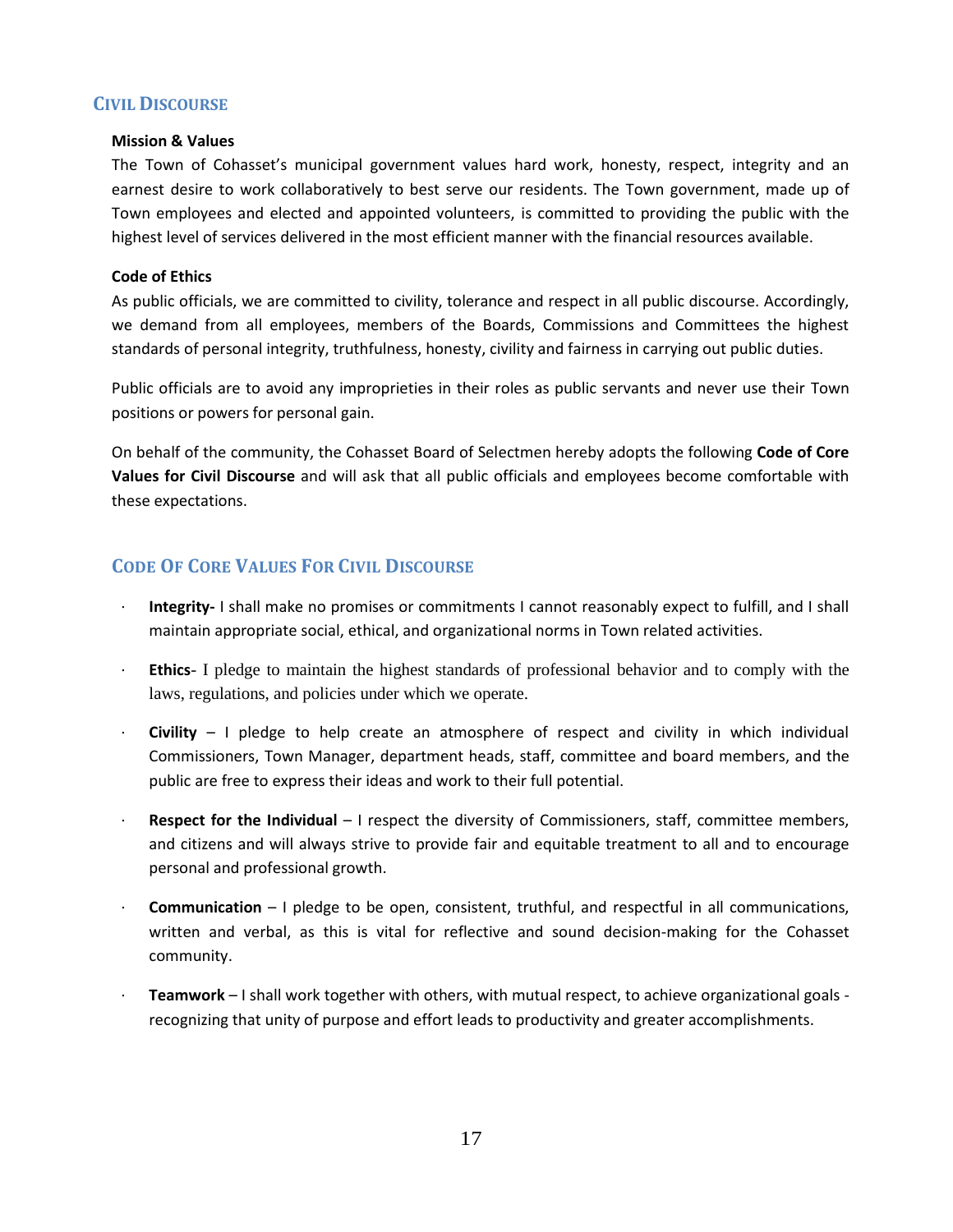- **Leadership** I shall lead by example, using appropriate interpersonal skills, and shall strive to maximize citizen and staff involvement in decisions and initiatives that further the goals of the community.
- · **Creativity and Innovation** I shall strive to stimulate and appreciate new concepts and solutions suggested by all, encouraging creative ideas and solutions that benefit the community.
- · **Quality**  I shall strive for excellence in every phase of my work with others on behalf of the Town.
- · **Stewardship**  I shall strive to make a positive contribution to our Town and enhance the quality of services throughout the Cohasset community.
- · **Organizational Sensitivity** I shall consider the impact of all decisions on the town's financial resources and recognize and work within the limitations that exist in the Town's municipal structure and budget.
- · **Adaptability**  I shall respond efficiently and effectively to the needs of our citizens and adapt to any changes in how the town operates.
- · **Recognition** I shall recognize and value individual contributions to the Town of Cohasset, as the town's mission and vision are pursued.
- · **Efficiency**  I shall work to attain our goals by optimizing the use of our time and financial resources

# **REPORTING PROCEDURES**

#### **APPOINTING AUTHORITY**

Boards and committees appointed by the Board of Selectmen will meet annually in Oversight Meetings with the Board to provide an update on the board or committee's actions and plans. If needed, the Chair may request an additional meeting with the appointing authority to resolve any problems and report progress.

#### **LIAISON WITH BOARD OF SELECTMEN**

Each year, the Chair of the Board of Selectmen assigns each Selectman to be a liaison to several Town boards and committees. The duty of the liaison is to maintain communication with the board or committee, review its minutes, be included in the board or committee email communications and keep updated on issues of concern. The liaison is not expected to attend the meetings, but may do so; nor is the liaison an *ex officio* member. The Board of Selectmen recommends that the board or committee chair report regularly to its liaison about the board or committee's actions and plans so that the liaison can keep the Board of Selectmen updated.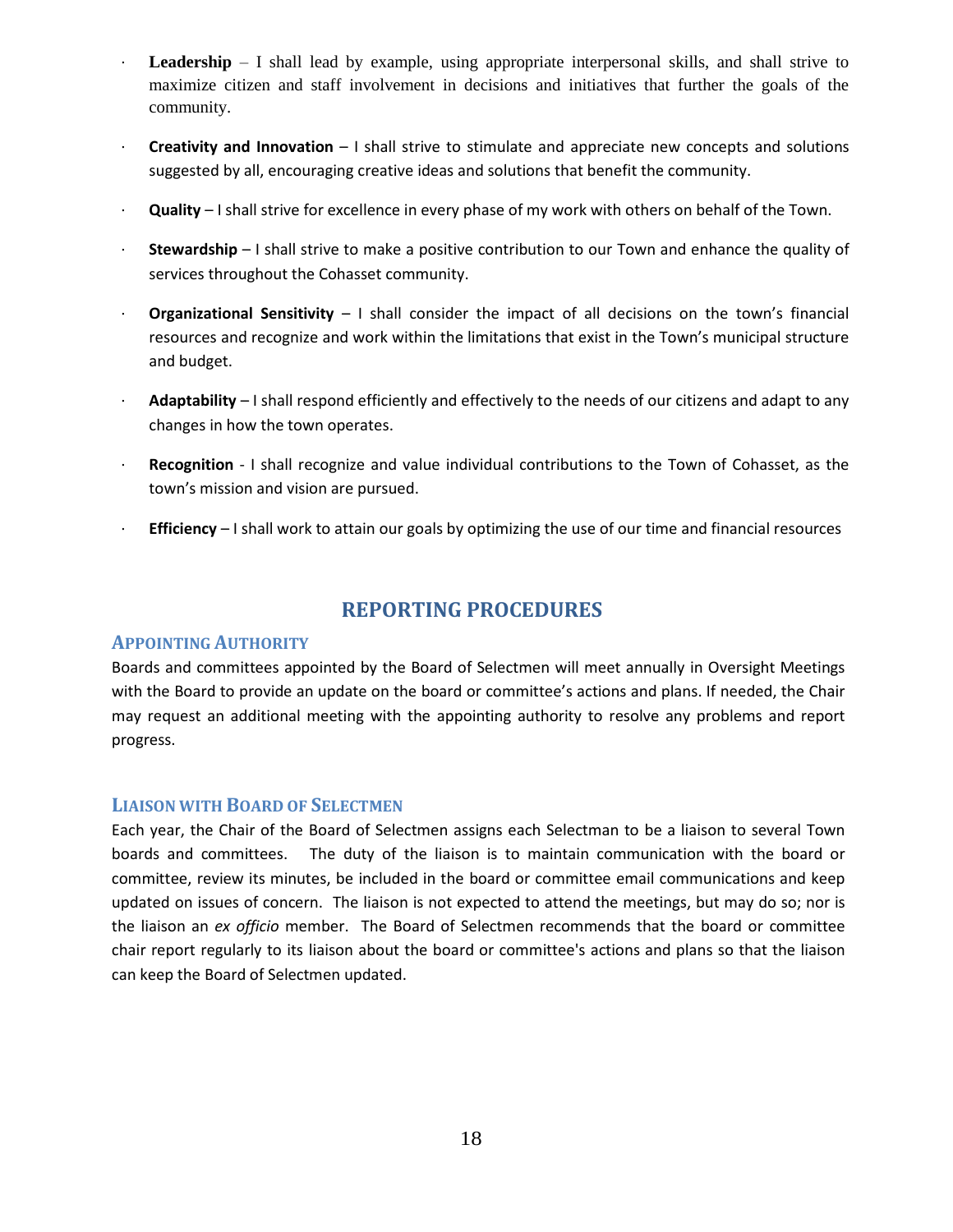#### **TOWN MEETING**

Effective Town government requires strong and informed citizen participation. The work of every board or committee is interdependent with that of others. To foster informed decision making, it is highly desirable that boards and committees stay informed about work that is going on in related boards and committees. It is critical that every board or committee have as full representation as possible of its membership at regular governmental functions such as Town Meeting. Attending Annual and Special Town Meetings helps to assure an understanding of all issues relating to the work of the board or committee on which an individual serves, and of Town government in general.

## **ANNUALTOWN REPORT**

All appointed boards and committees are required to file an annual report of activities to be included in the Annual Town Report, due in January of each year. The Chair or another designated member should detail board or committee membership, including any changes, and report on major accomplishments and future plans for the year. A request for board or committee reports is issued each year by the Town Managers office.

#### **SOURCES OF INFORMATION**

"Board / Committee Handbook", Town of Acton, MA Cohasset General Bylaws

Massachusetts General Laws:

- Chapter 4, Section 7 (26): Public Records Law
- Chapter 39, Section 23B: Open Meeting Law
- Chapter 268A: Conflict of Interest

"Massachusetts Conflict of Interest Law for Municipal Employees", State Ethics Commission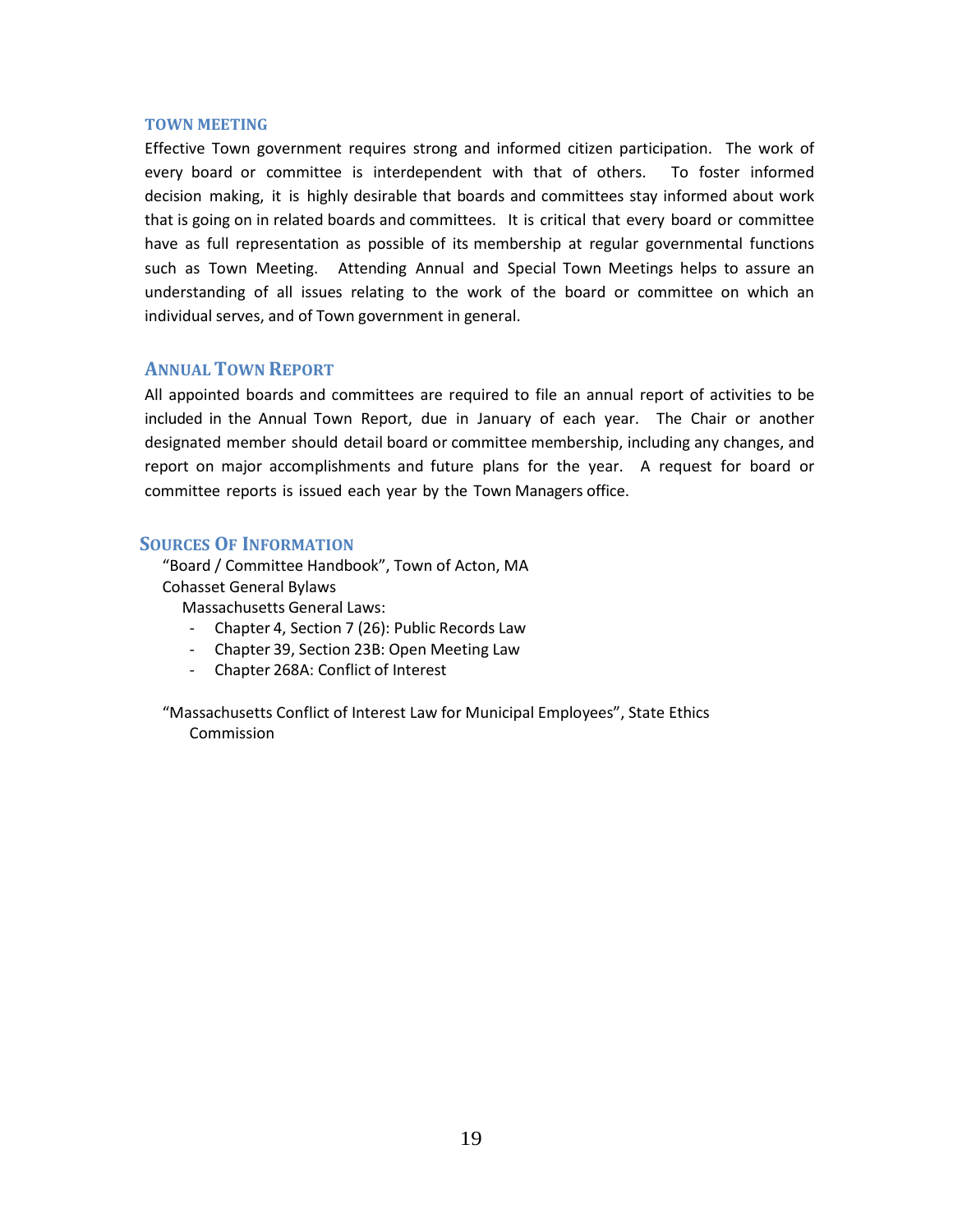# **Appendix A: List of Boards and Committees**

| <b>Board or Committee</b>                | <b>Type</b>   | <b>Appointing</b><br><b>Authority</b> | <b>Members</b>   | <b>Associates or</b><br><b>Alternates</b> |
|------------------------------------------|---------------|---------------------------------------|------------------|-------------------------------------------|
|                                          |               |                                       |                  |                                           |
| <b>Advisory Committee</b>                | Bylaw         | Troika                                | $\boldsymbol{9}$ |                                           |
| <b>Alternative Energy Sources</b>        | Advisory      | Troika                                | 9                |                                           |
| <b>Committee</b>                         |               |                                       |                  |                                           |
| <b>Board of Assessors</b>                | Bylaw/MGL     | Elected                               | 3                |                                           |
| <b>Board of Health</b>                   | Bylaw/MGL     | Elected                               | 3                |                                           |
| <b>Board of Selectmen</b>                | Bylaw/MGL     | Elected                               | 5                |                                           |
| <b>By-law Committee</b>                  | Bylaw         | Troika                                | 5                |                                           |
| <b>Cable Advisory Committee</b>          | Advisory      | <b>Board of Selectmen</b>             | 6                | $\overline{2}$                            |
| <b>Capital Budget</b>                    | Bylaw         | Troika                                | $\overline{5}$   | $\mathbf{1}$                              |
| <b>Cohasset Affordable Housing Trust</b> | Bylaw/MGL     | <b>Board of Selectmen</b>             | $\overline{7}$   |                                           |
| <b>Cohasset Cultural Council</b>         | Statutory     | <b>Board of Selectmen</b>             |                  |                                           |
| <b>Cohasset Common Historic</b>          | <b>Bylaw</b>  | <b>Board of Selectmen</b>             | $\overline{7}$   |                                           |
| <b>District Commission</b>               |               |                                       |                  |                                           |
| <b>Cohasset Community Television</b>     | Advisory      | <b>Board of Selectmen</b>             |                  |                                           |
| <b>Corporation, Board of Directors</b>   |               |                                       |                  |                                           |
| <b>Cohasset Harbor Committee</b>         | <b>Bylaw</b>  | <b>Board of Selectmen</b>             | 9                |                                           |
| <b>Cohasset Housing Authority</b>        | Bylaw/MGL     | Elected                               | $\overline{4}$   |                                           |
| <b>Community Preservation</b>            | Bylaw/MGL     | <b>Board of Selectmen</b>             | 9                |                                           |
| <b>Committee</b>                         |               |                                       |                  |                                           |
| <b>Conservation Commission</b>           | Bylaw/MGL     | <b>Board of Selectmen</b>             | $\overline{7}$   | $\overline{2}$                            |
| <b>Design Review Board</b>               | Bylaw         | Troika                                | 5                | $\overline{2}$                            |
| <b>Elder Affairs Board</b>               | Bylaw         | Board of Selectmen                    | 9                | 3                                         |
| <b>Government Island Advisory</b>        | <b>Bylaw</b>  | <b>Board of Selectmen</b>             | $\overline{7}$   |                                           |
| <b>Committee</b>                         |               |                                       |                  |                                           |
| <b>Historical Commission</b>             | Bylaw         | <b>Board of Selectmen</b>             | $\overline{7}$   |                                           |
| <b>Open Space and Recreation</b>         | Advisory      | <b>Board of Selectmen</b>             |                  |                                           |
| <b>OPEP Committee</b>                    | Advisory      | <b>Board of Selectmen</b>             | 3 or more        |                                           |
| <b>Planning Board</b>                    | Bylaw/MGL     | Elected                               | 5                | 1                                         |
| <b>Recreation Commission</b>             | Bylaw/MGL     | Elected                               | 7                |                                           |
| <b>Registrars of Voters</b>              | Bylaw/MGL     | Board of Selectmen                    | $\overline{4}$   |                                           |
| <b>School Committee</b>                  | Bylaw/MGL     | Elected                               | 5                |                                           |
| <b>Sewer Commissioners</b>               | Bylaw/MGL/Fed | Elected                               | 3                |                                           |
| <b>Stormwater Advisory Committee</b>     | Advisory      | Board of                              | 5                |                                           |
| <b>Trustees of Paul Pratt Memorial</b>   | Bylaw/MGL     | Elected                               | 9                |                                           |
| Library                                  |               |                                       |                  |                                           |
| <b>Water Commissioners</b>               | Bylaw/MGL     | Elected                               | 3                |                                           |
| <b>Zoning Board of Appeals</b>           | Bylaw/MGL     | Board of Selectmen                    | 3                | 3                                         |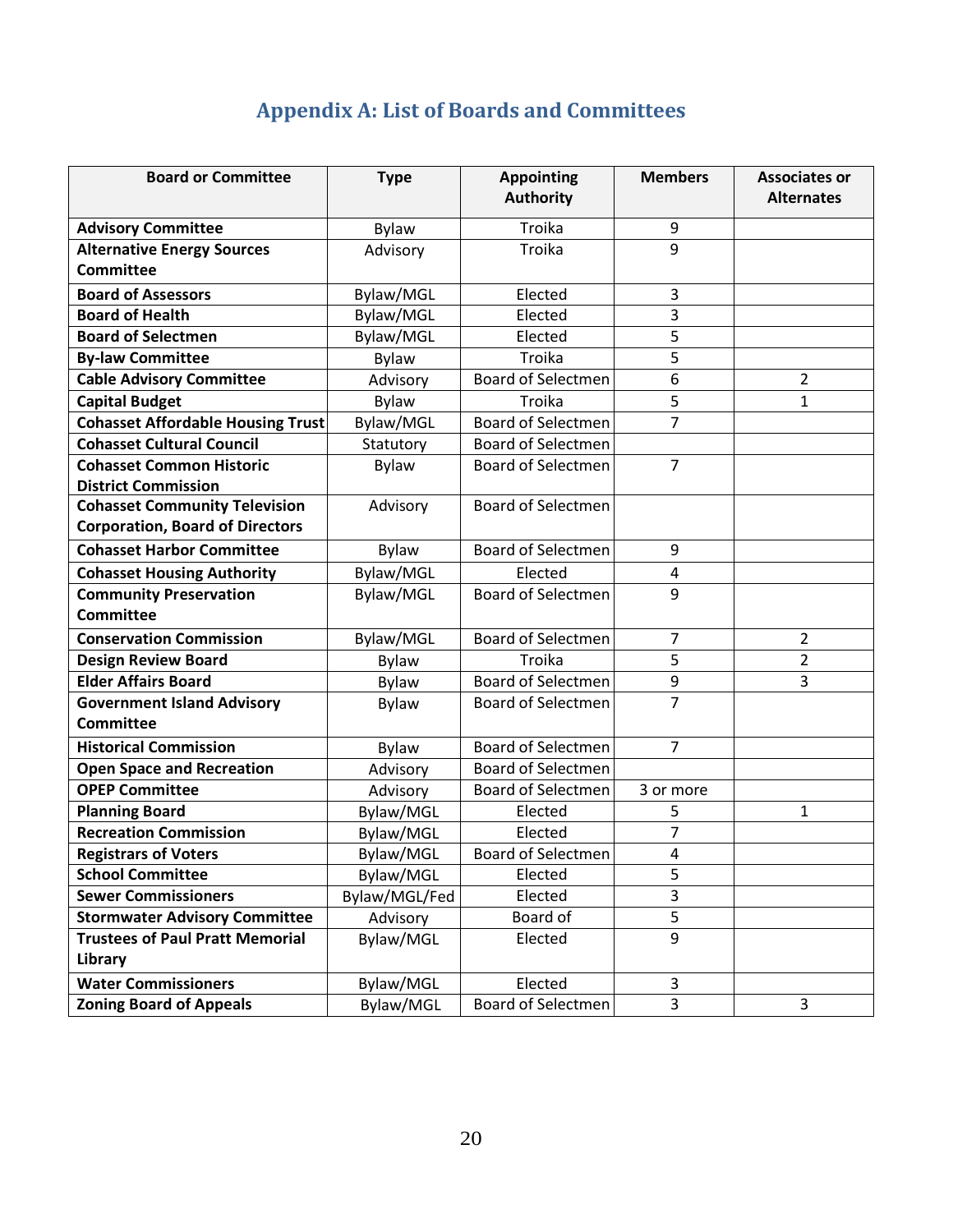# **Appendix B: Recommended Public Hearing Procedure**

Some boards and committees have statutory requirements for public hearings. This process may be used in addition to the legal requirements or may be used for committees that do not have statutory hearing definitions.

- 1. Chair states guidelines and procedures including time limits and decorum.
- 2. Where necessary, Chair states background information.
- 3. Petitioner makes presentation.
- 4. Information presented from Town Officials and other boards or committees.
- 5. Board or committee members question petitioner.
- 6. Public directs questions and comments through the Chair.
- 7. The hearing may be continued to another session with a specific date, time and place announced at the hearing.
- 8. Once all facts, testimony, and opinions have been heard, the Chair closes the public hearing.
- 9. The board or committee begins deliberation in an Open Meeting session. Motions may be made and votes may be taken at the board or committee's discretion.
	- The board or committee ultimately votes a decision on the application.
	- The decision usually has a set deadline.
	- A decision usually entails a vote of approval, disapproval, or approval with conditions.
	- Conditions and a rationale for the decision should be clearly spelled out and be based on information given at the hearing, state law, town reports and studies, and other town planning documents.
	- Decisions may not be arbitrary and capricious or based on legally untenable grounds.